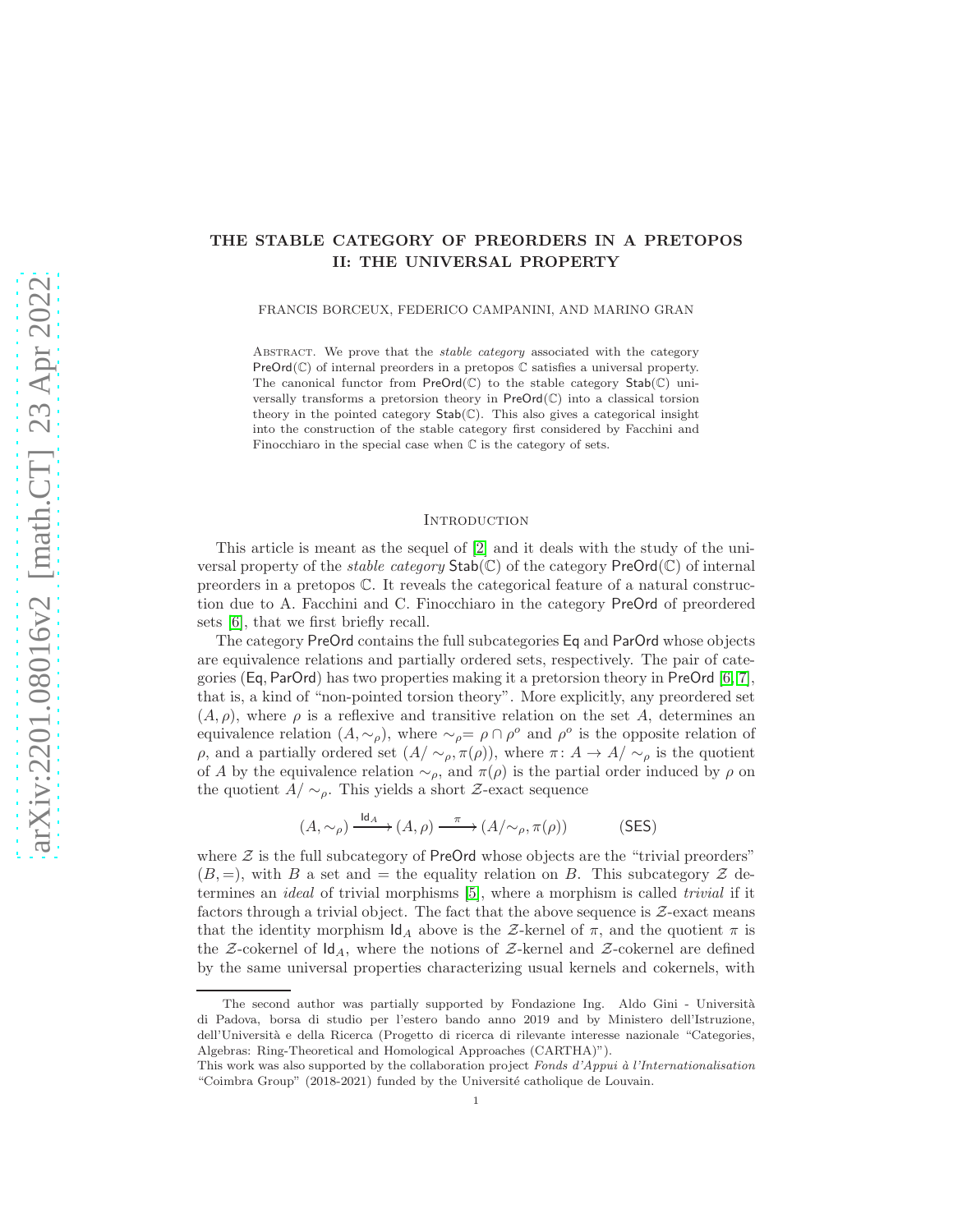the only difference that the ideal of 0-morphisms is replaced by the ideal of trivial morphisms [\[7\]](#page-20-2). The  $\mathcal{Z}\text{-exact}$  sequence (SES) has the property that the  $\mathcal{Z}\text{-}{k}$ belongs to Eq (the "torsion subcategory") and the Z-cokernel belongs to ParOrd (the "torsion-free subcategory"). Furthermore, one easily sees that any order preserving morphism from an equivalence relation to a partial order is trivial. These two properties express the fact that (Eq, ParOrd) is a pretorsion theory in PreOrd.

In their study of this pretorsion theory in PreOrd the authors of [\[6\]](#page-20-1) introduced a new category, the stable category Stab of preordered sets: this is a pointed category, arising as a quotient category, with the property that the canonical functor from PreOrd to Stab sends the trivial objects in  $\mathcal Z$  to the zero object in Stab, and any trivial morphism in PreOrd to a zero morphism in Stab.

In the first article  $[2]$  of this series we proved that, whenever  $\mathbb C$  is a coherent category [\[11\]](#page-21-0), it is possible to give a purely categorical construction of the stable category  $Stab(\mathbb{C})$  of the category  $PreOrd(\mathbb{C})$  of internal preorders in  $\mathbb{C}$  (we recall this construction in the first section of this article). Moreover, when  $\mathbb C$  is a pretopos, the functor  $\Sigma$ : PreOrd(C)  $\rightarrow$  Stab(C) preserves coproducts and sends short  $\mathcal{Z}$ -exact sequences in PreOrd $(\mathbb{C})$  to short exact sequences in the pointed category  $\text{Stab}(\mathbb{C})$ (Theorem 7.14 in [\[2\]](#page-20-0)).

The aim of this article is to prove the universal property of the stable category  $Stab(\mathbb{C})$ , that relies on these two properties of the functor  $\Sigma$ : PreOrd $(\mathbb{C}) \to Stab(\mathbb{C})$ . If we call a functor  $G: \mathsf{PreOrd}(\mathbb{C}) \to \mathbb{X}$  a torsion theory functor (Definition [2.1\)](#page-9-0) when it sends the torsion and the torsion-free subcategories of the pretorsion theory  $(\textsf{Eq}(\mathbb{C}), \textsf{ParOrd}(\mathbb{C}))$  into the torsion and the torsion-free subcategory, respectively, of a torsion theory  $(\mathcal{T}, \mathcal{F})$  in the category X, the universal property can be expressed as follows:

**Theorem [2.3:](#page-10-0)** The canonical functor  $\Sigma$ : PreOrd( $\mathbb{C}$ )  $\rightarrow$  Stab( $\mathbb{C}$ ) is universal among all finite coproduct preserving torsion theory functors  $G: \text{PreOrd}(\mathbb{C}) \to \mathbb{X}$ , where  $PreOrd(\mathbb{C})$  is equipped with the pretorsion theory  $(\mathsf{Eq}(\mathbb{C}), ParOrd(\mathbb{C}))$ , and X is a pointed category with coproducts equipped with a torsion theory  $(\mathcal{T}, \mathcal{F})$ . This means that any finite coproduct preserving torsion theory functor  $G:$  PreOrd( $\mathbb{C}$ )  $\rightarrow$ X factors uniquely through Σ:



i.e. there is a unique functor  $\overline{G}$  such that  $\overline{G} \cdot \Sigma = G$ . The induced functor  $\overline{G}$ preserves finite coproducts, and it is a torsion theory functor.

This theorem reveals the nature of the stable category, namely to transform a pretorsion theory in the sense of [\[7\]](#page-20-2) into a "classical" torsion theory, universally. Note that some further properties of the stable category  $\textsf{Stab}(\mathbb{C})$  can be established when the base category C is what we called a  $\tau$ -pretopos in [\[2\]](#page-20-0), that is a pretopos with the additional property that the transitive closure of any relation on an object exists. Under this assumption it is possible to show that, for any "suitable" category  $X$ , the induced torsion theory functor  $G$  above preserves kernels and cokernels, hence in particular short exact sequences (Theorem [3.12\)](#page-20-4).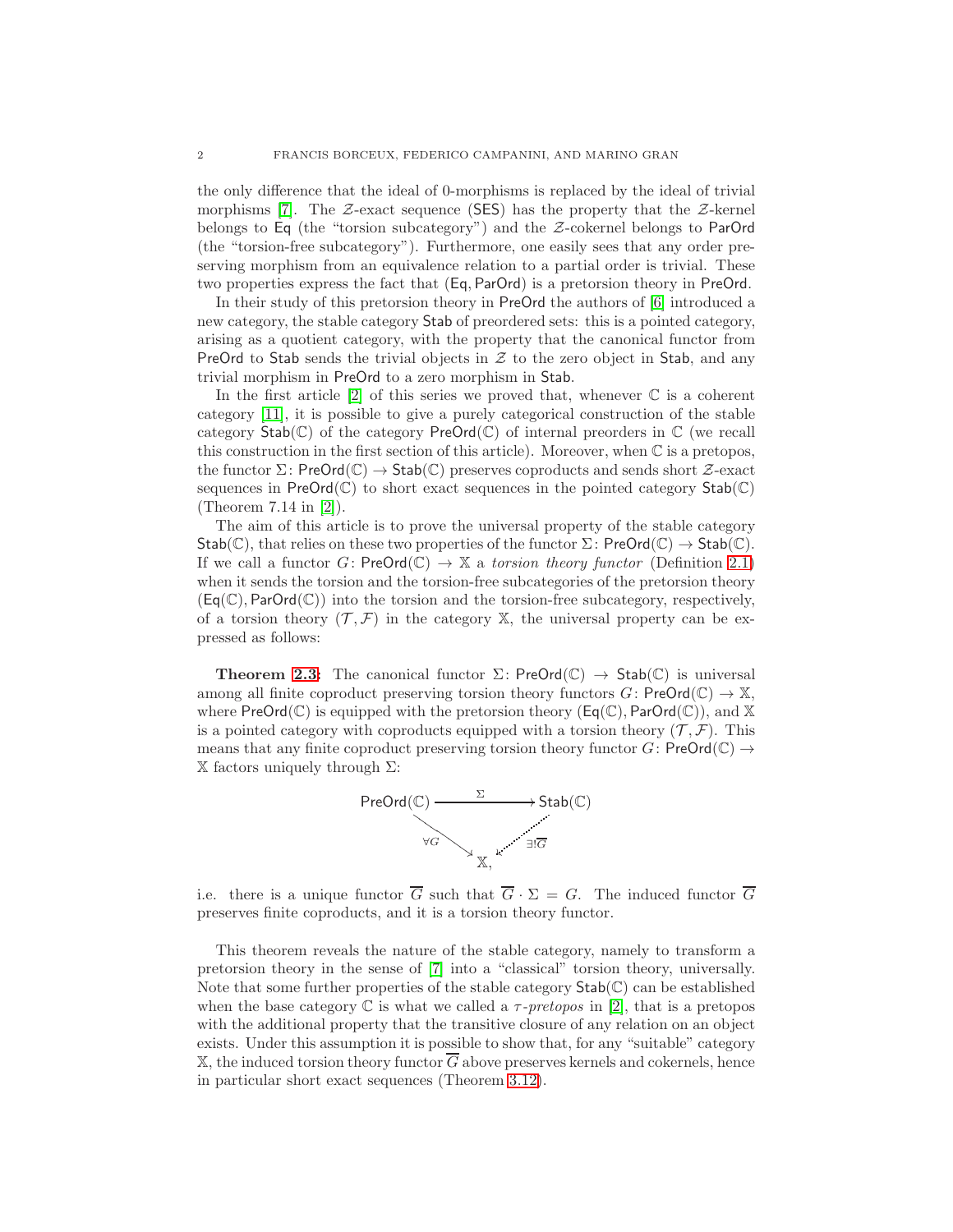#### 1. Preliminaries

In this work we shall be mainly interested in the category  $\mathsf{PreOrd}(\mathbb{C})$  of internal preorders in a pretopos  $\mathbb{C}$ . In  $[8]$  it was proven that the there is a pretorsion theory  $(Eq(\mathbb{C}), Par(\mathbb{C}))$  in PreOrd $(\mathbb{C})$ . In order to make the present paper as self-contained as possible, we now recall all the definitions needed in the sequel.

Pretorsion theories. We first briefly recall the definition of pretorsion theory for general categories, as defined in  $[6, 7]$  $[6, 7]$ . Let C be an arbitrary category and consider a pair ( $\mathcal{T}, \mathcal{F}$ ) of two replete full subcategories of C. Set also  $\mathcal{Z} := \mathcal{T} \cap \mathcal{F}$  and call it the class of "trivial objects". A morphism  $f: A \rightarrow A'$  in C is Z-trivial if it factors through an object of  $Z$ . Notice that the class of trivial morphisms in  $\mathcal C$  is an ideal of morphisms in the sense of Ehresmann [\[5\]](#page-20-3), and thus it is possible to consider the notions of  $Z$ -kernel and of  $Z$ -cokernel, defined by replacing, in the definition of kernel and cokernel, the ideal of zero morphisms with the ideal of trivial morphisms induced by the subcategory  $Z$ . More precisely, we say that a morphism  $\varepsilon: X \to A$  in C is a Z-kernel of  $f: A \to A'$  if  $f \varepsilon$  is a Z-trivial morphism and whenever  $\lambda: Y \to A$  is a morphism in C and  $f\lambda$  is Z-trivial, then there exists a unique morphism  $\lambda' : Y \to X$  in C such that  $\lambda = \varepsilon \lambda'$ . The notion of Z-cokernel is defined dually. A sequence  $A \stackrel{f}{\to} B \stackrel{g}{\to} C$  is a short Z-exact sequence if f is the Z-kernel of g and g is the Z-cokernel of f. We say that the pair  $(\mathcal{T}, \mathcal{F})$  is a pretorsion theory in  $\mathcal C$  if the following two properties are satisfied:

- any morphism from an object  $T \in \mathcal{T}$  to an object  $F \in \mathcal{F}$  is  $\mathcal{Z}$ -trivial;
- for every object X of C there is a short  $\mathcal{Z}$ -exact sequence

$$
T_X \xrightarrow{f} X \xrightarrow{g} F_X
$$

with  $T_X \in \mathcal{T}$  and  $F_X \in \mathcal{F}$ .

**Pretoposes.** In this article  $\mathbb C$  will always be assumed to be a *pretopos* (see [\[11\]](#page-21-0) for more details). Let us recall that  $\mathbb C$  is a pretopos when

- $\mathbb{C}$  is *exact* (in the sense of Barr [\[1\]](#page-20-5)),
- $\mathbb{C}$  has finite sums (= coproducts),
- $\mathbb{C}$  is extensive [\[4\]](#page-20-6).

The property of extensivity means that  $\mathbb C$  has pullbacks along coprojections in a sum and the following condition holds: in any commutative diagram, where the bottom row is the sum of A and B



the top row is a sum if and only if the two squares are pullbacks. The property saying that the upper row of the diagram is a sum whenever the two squares are pullbacks is usually called the "universality of sums".

Recall that a sum of two objects  $A$  and  $B$  is called *disjoint* if the coprojections  $s_1: A \to A \coprod B$  and  $s_2: B \to A \coprod B$  are monomorphisms and their intersection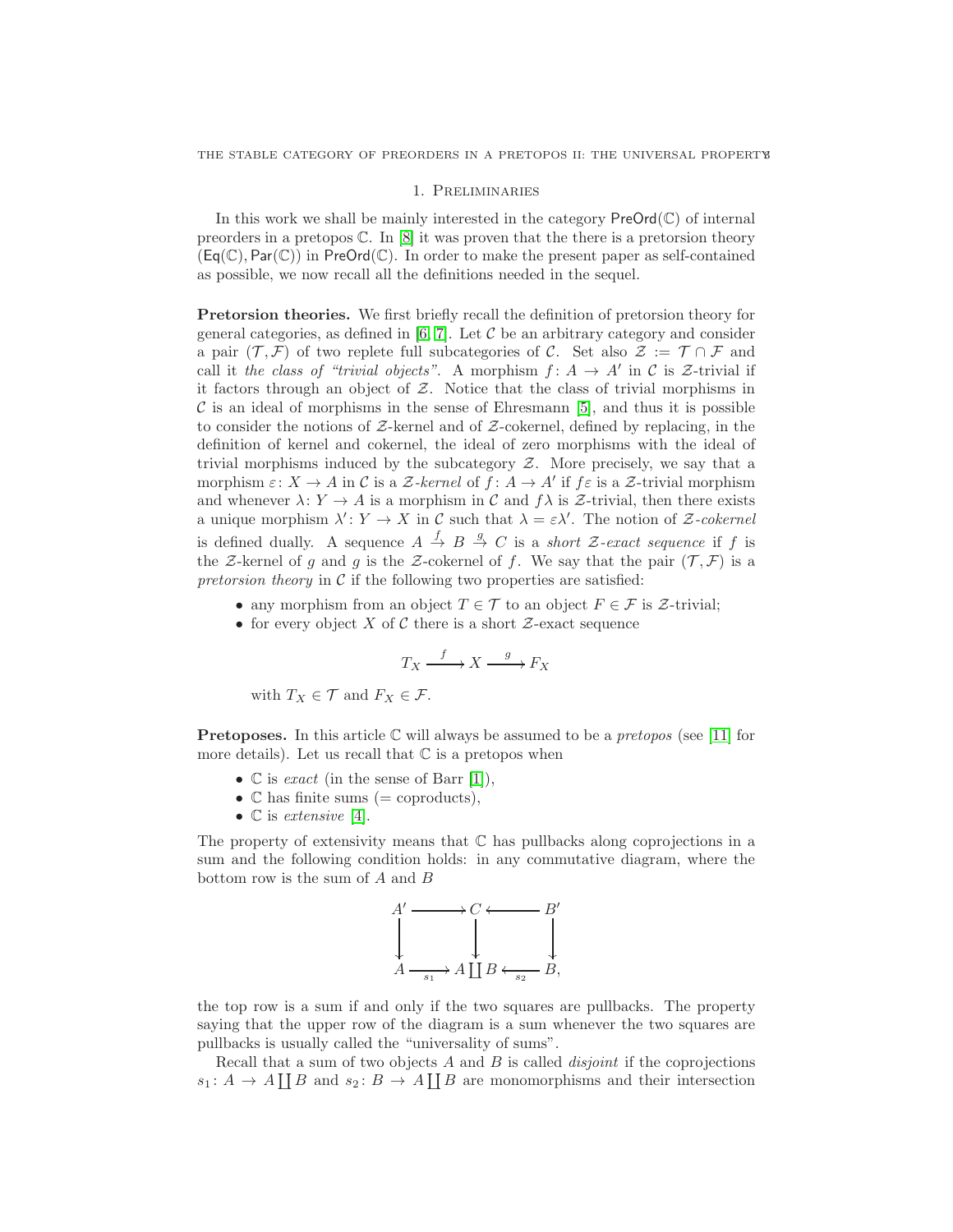$A \cap B$  in the pullback



is an initial object in the category  $\mathsf{Sub}(A \coprod B)$  of subobjects of  $A \coprod B$ . For a finitely complete category C with finite sums, extensivity is equivalent to the property of having disjoint and universal finite sums. In a pretopos the supremum  $A \cup B$  of two disjoint subobjects  $A \to X$  and  $B \to X$  is given by the coproduct  $A \coprod B$  of these two objects in  $\mathbb C$  (see Corollary 1.4.4 in [\[11\]](#page-21-0)). Recall also that any pretopos has a *strict* initial object, namely an initial object 0 with the property that any morphism with codomain 0 is an isomorphism.

Internal preorders. As already said, in this work we shall be mainly interested in the category  $PreOrd(\mathbb{C})$  of internal preorders in a pretopos  $\mathbb{C}$ , that is defined as follows.

An object  $(A, \rho)$  in PreOrd(C) is a relation  $\langle r_1, r_2 \rangle: \rho \to A \times A$  on A, i.e. a subobject of  $A \times A$ , that is *reflexive*, i.e. it contains the "discrete relation"  $\langle 1_A, 1_A \rangle: A \to A \times A$  on A (also denoted by  $\Delta_A$ ), and transitive: there is a morphism  $\tau: \rho \times_A \rho \to \rho$  such that  $r_1\tau = r_1p_1$  and  $r_2\tau = r_2p_2$ , where  $(\rho \times_A \rho, p_1, p_2)$ is the pullback



A morphism  $(A, \rho) \to (B, \sigma)$  in the category PreOrd(C) of preorders in C is a pair of morphisms  $(f, \hat{f})$  in  $\mathbb C$  making the following diagram commute

$$
r_1 \downarrow \qquad r_2 \qquad s_1 \downarrow \qquad s_2
$$
\n
$$
A \xrightarrow{f} B,
$$

so that  $fr_1 = s_1 \hat{f}$  and  $fr_2 = s_2 \hat{f}$ .

A preorder  $(A, \rho)$  is called an *equivalence relation* if there is a "symmetry", namely a morphism  $s: \rho \to \rho$  such that  $r_1s = r_2$  and  $r_2s = r_1$ . Equivalently, the opposite relation  $\rho^{\circ}$  of  $\rho$  is isomorphic to  $\rho$ , hence they determine the same subobject of  $A \times A$ :  $\rho^{\circ} = \rho$ . A preorder  $(A, \rho)$  is called a partial order if it "antisymmetric", i.e. if it has the additional property that  $\rho \cap \rho^{\circ}$  is equal to the discrete equivalence relation  $\Delta_A$  on A. We write  $\mathsf{Eq}(\mathbb{C})$  and  $\mathsf{Par}(\mathbb{C})$  for the full (replete) subcategories of PreOrd(C) whose objects are equivalence relations and partial orders in  $\mathbb C$ , respectively. The pair  $(\mathsf{Eq}(\mathbb C), \mathsf{Par}(\mathbb C))$  is a pretorsion theory in PreOrd(C) [\[8\]](#page-21-1). We write  $\mathcal{Z} = \mathsf{Eq}(\mathbb{C}) \cap \mathsf{Par}(\mathbb{C})$  for the full (replete) subcategory of *trivial objects* in Pre $Ord(\mathbb{C})$  [\[2\]](#page-20-0), whose objects are "discrete" preorders, i.e. those of the form  $(A, \Delta_A)$ . A morphism  $(f, \hat{f})$ :  $(A, \rho) \rightarrow (B, \sigma)$  is called a Z-trivial morphism if it factors through a *trivial object*. In the following we shall often use the terms "trivial morphism" and "trivial object" (dropping the "Z" of "Z-trivial").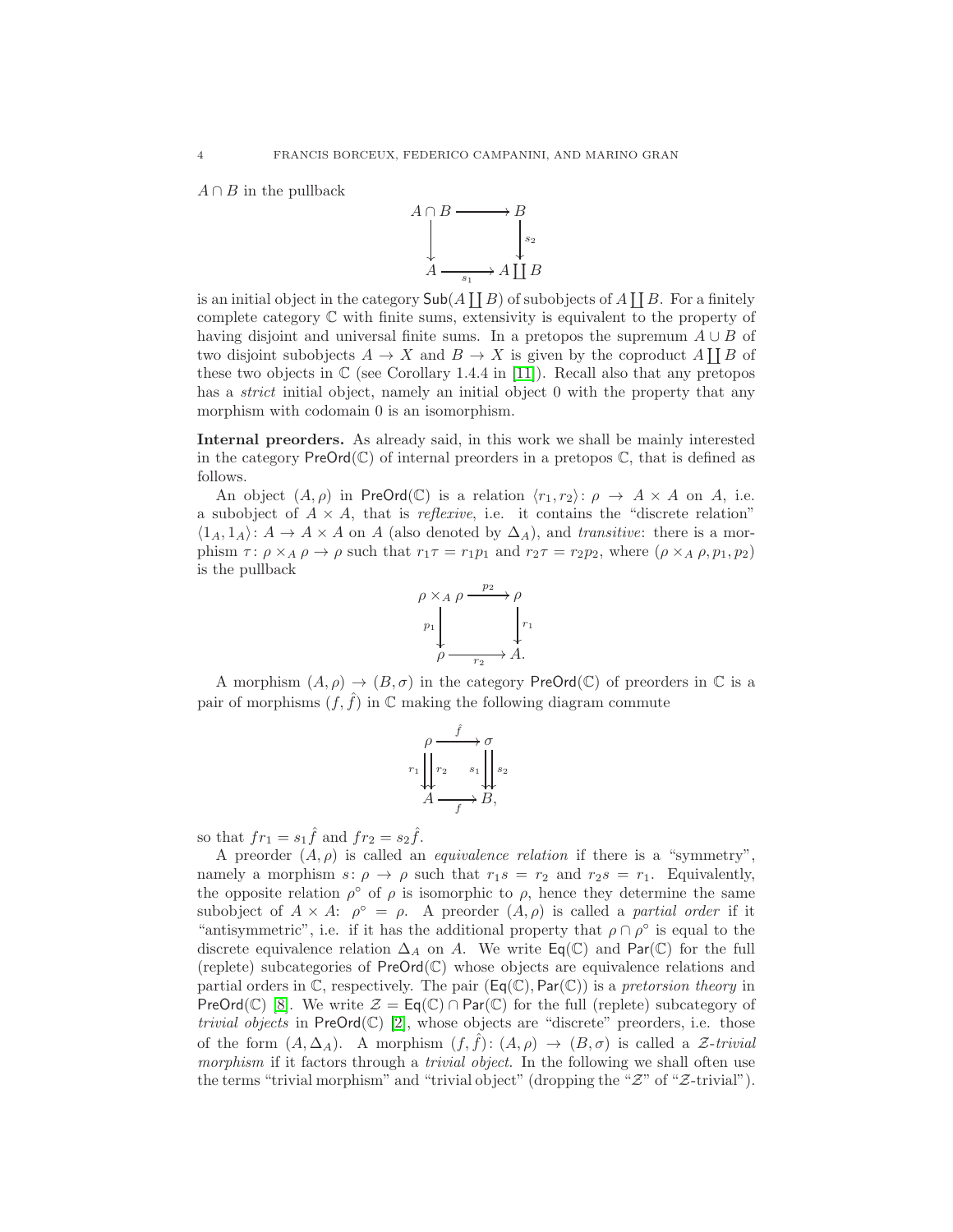THE STABLE CATEGORY OF PREORDERS IN A PRETOPOS II: THE UNIVERSAL PROPERTY

Given a morphism  $f: A \to B$ , where  $(B, \sigma)$  is an object in PreOrd(C), we denote by  $f^{-1}(\sigma)$  the *inverse image* of  $\sigma$  along f, that is the left vertical relation defined by the following pullback:



Recall then that, in any category with an initial object 0, a subobject  $\alpha: A \rightarrow B$ of an object B is complemented if there is another subobject  $\alpha^c: A^c \to B$  with the property  $A \cap A^c = 0$  and  $A \cup A^c = B$ .

It was observed in [\[2\]](#page-20-0) (Corollary 5.4) that a subobject  $(A, \rho) \rightarrow \rightarrow (B, \sigma)$  in  $PreOrd(\mathbb{C})$  is *complemented* in  $PreOrd(\mathbb{C})$  if and only if

(1)  $A \rightarrow \rightarrow B$  is a complemented subobject in C, with complement  $A^c \rightarrow \rightarrow B$ ; (2)  $\alpha^{-1}(\sigma) = \rho$ ,  $(\alpha^c)^{-1}(\sigma) = \rho^c$  and all the commutative squares in the diagram



(i.e. the ones corresponding to the same index  $i \in \{1,2\}$ ) are pullbacks. Note that, in a pretopos  $\mathbb{C}$ , this implies that  $\sigma = \rho \coprod \rho^c$ .

**Partial maps.** Before recalling the definition of the stable category of  $\text{PreOrd}(\mathbb{C})$ , as an intermediate step, we first define the category  $\mathsf{PaPreOrd}(\mathbb{C})$  of partial mor*phisms* in  $PreOrd(\mathbb{C})$ .

Its objects are the same as the ones of  $PreOrd(\mathbb{C})$ , the internal preorders  $(A, \rho)$ in C, while a morphism  $(A, \rho) \to (B, \sigma)$  in the category PaPreOrd(C) is a pair  $(\alpha, f)$ depicted as



where  $(A', \rho')$  is an internal preorder, f is a morphism in  $\mathsf{PreOrd}(\mathbb{C})$ , and  $\alpha: (A', \rho') \to$  $(A, \rho)$  is a complemented subobject in PreOrd(C). Given two composable morphisms  $(\alpha, f) : (A, \rho) \to (B, \sigma)$  and  $(\beta, g) : (B, \sigma) \to (C, \tau)$  in PaPreOrd(C), the composite morphism  $(\beta, g) \circ (\alpha, f)$  in PaPreOrd(C) is defined by the external part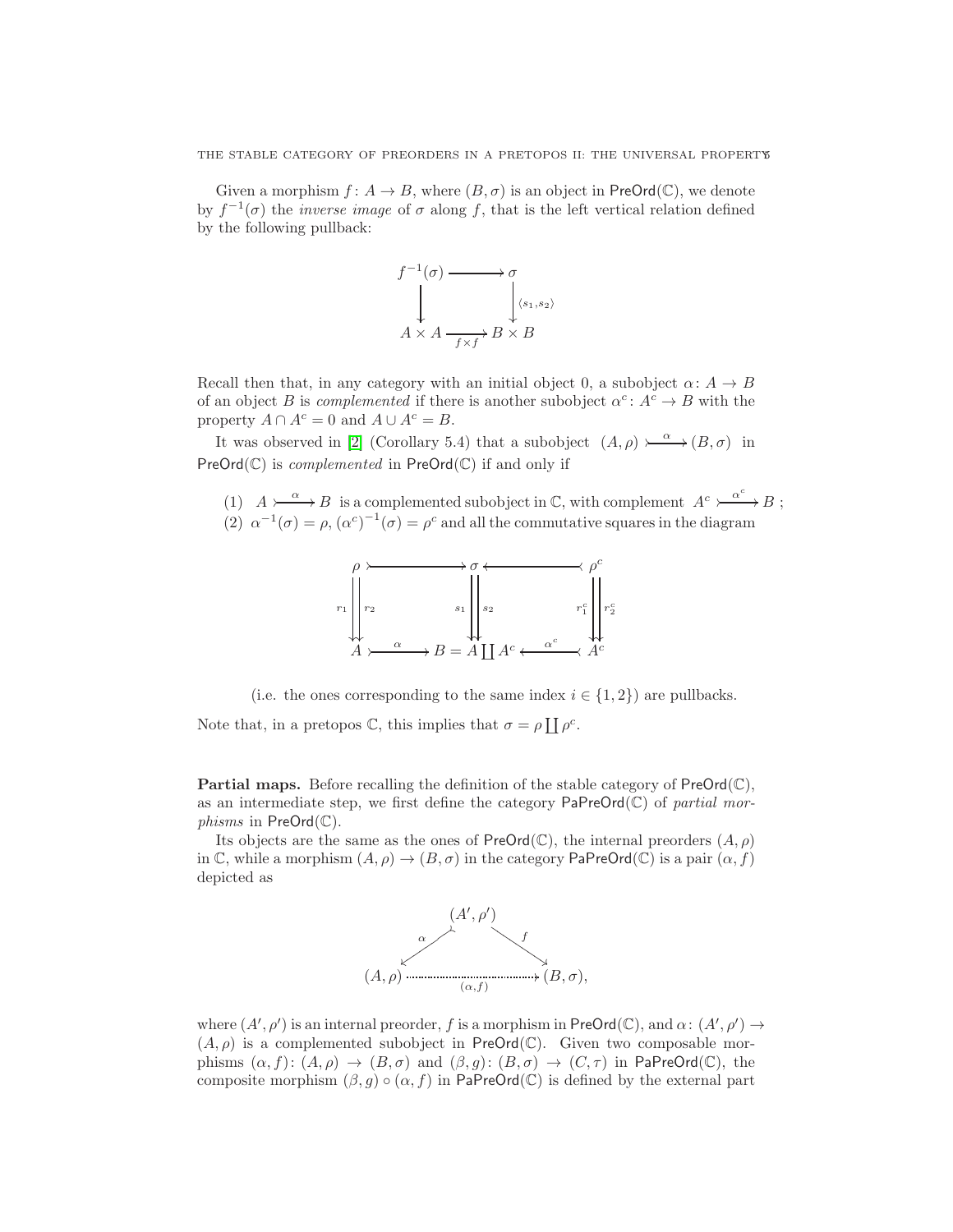of the following diagram



where the upper part is a pullback. In other words,

 $(\beta, g) \circ (\alpha, f) = (\alpha \alpha', gf').$ 

The well-known properties of pullbacks guarantee that this composition is associative. For any preorder  $(A, \rho)$ , the identity on it in PaPreOrd( $\mathbb{C}$ ) is the arrow



Remark 1.1. Notice that given a partial map  $(\alpha, f) : (A, \rho) \to (B, \sigma)$ , the subobject  $\alpha: (A', \rho') \to (A, \rho)$  can only be determined up to isomorphism, being the representative of a class of monomorphisms  $(A', \rho') \to (A, \rho)$  in PreOrd(C). Nevertheless, it is easy to prove that the composition is independent of the choice of representatives. See [\[13\]](#page-21-2) and the references therein for more details about partial maps.

As explained in [\[2\]](#page-20-0), there is a functor  $I:$  PreOrd(C)  $\rightarrow$  PaPreOrd(C) which is the identity on objects and such that, for any  $f : (A, \rho) \to (B, \sigma)$  in PreOrd(C), its value  $I(f)$ :  $(A, \rho) \rightarrow (B, \sigma)$  in PaPreOrd(C) is given by the morphism



To simplify the notation, from now on, we shall write A instead of  $(A, \rho)$  to denote an internal preorder and  $A \longrightarrow B$  for a morphism of preorders. The fact that the initial object  $0$  of  $PreOrd(\mathbb{C})$  is strict implies that  $0$  is a zero object in PaPreOrd( $\mathbb{C}$ ), and thus the category PaPreOrd( $\mathbb{C}$ ) is equipped with an ideal N of (null) morphisms [\[5\]](#page-20-3), where  $\mathcal N$  is the class of morphisms in PaPreOrd(C) of the form



The *stable category* [\[2\]](#page-20-0) is defined as a suitable quotient of the category  $\text{PaPreOrd}(\mathbb{C})$ . In the special case when C is the category of sets this construction reduces to the one of the stable category by Facchini and Finocchiaro in [\[6\]](#page-20-1). In order to define the stable category, the following notion is needed: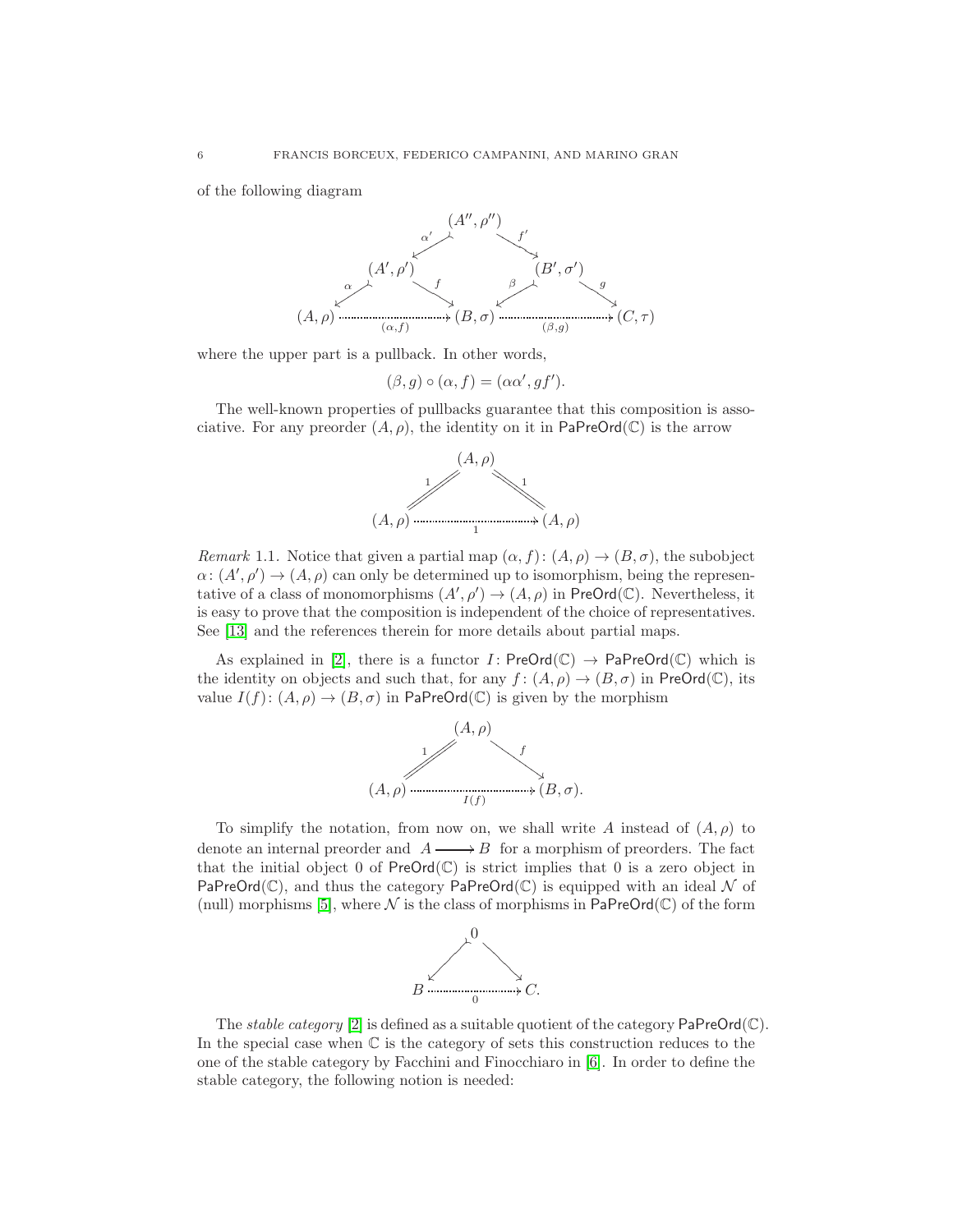THE STABLE CATEGORY OF PREORDERS IN A PRETOPOS II: THE UNIVERSAL PROPERTY

**Definition 1.2.** A *congruence diagram* in  $\text{PreOrd}(\mathbb{C})$  is a diagram of the form

<span id="page-6-0"></span>

where:

- any arrow of the form  $\rightarrow$  represents a complemented subobject in PreOrd(C);
- the two triangles commute;
- $\bullet$   $A_0^i$  $c\searrow^{\alpha_0^{i.c}}$  $A_i$  is the complement in  $A_i$  of the subobject  $A_0 \rightarrow{\alpha_0^i} A_i$ ;

• 
$$
f_1\alpha_0^1 = f_2\alpha_0^2;
$$

•  $f_1 \alpha_0^1 = f_2 \alpha_0^2$ <br>• each  $f_i \alpha_0^{i}$  is  $\epsilon$  is a trivial morphism.

Two parallel morphisms  $(\alpha_1, f_1)$  and  $(\alpha_2, f_2)$  in PaPreOrd(C), depicted as



are *equivalent* if there is a congruence diagram of the form  $(1.1)$  between them. In this case one writes  $(\alpha_1, f_1) \sim (\alpha_2, f_2)$ . As shown in [\[2\]](#page-20-0), the relation  $\sim$  is an equivalence relation which is also compatible with the composition in  $\mathsf{PaPreOrd}(\mathbb{C}),$ and is then a *congruence* (in the sense of [\[12\]](#page-21-3)) on the category  $\text{PaPreOrd}(\mathbb{C})$ .

**Definition 1.3.** [\[2\]](#page-20-0) The quotient category  $\text{Stab}(\mathbb{C})$  of PaPreOrd( $\mathbb{C}$ ) by the congruence ∼ defined above is called the *stable category*. If  $\pi$ : PaPreOrd( $\mathbb{C}$ ) → Stab( $\mathbb{C}$ ) is the quotient functor, we also have a functor

$$
\Sigma = \pi \circ I \colon \mathsf{PreOrd}(\mathbb{C}) \longrightarrow \mathsf{Stab}(\mathbb{C})
$$

obtained by precomposing  $\pi$  with the functor  $I:$  PreOrd( $\mathbb{C}$ )  $\rightarrow$  PaPreOrd( $\mathbb{C}$ ).

Remark 1.4. The definition of the stable category  $\text{Stab}(\mathbb{C})$  of  $\text{PreOrd}(\mathbb{C})$  actually depends on the class  $Z$  of trivial objects. Thus we should write "the stable category" of PreOrd( $\mathbb{C}$ ) with respect to  $\mathcal{Z}$ " and call it the " $\mathcal{Z}\text{-stable category of }\mathsf{PreOrd}(\mathbb{C})$ ". Nevertheless, we prefer to follow the notation adopted in [\[6\]](#page-20-1) and refert to  $\text{Stab}(\mathbb{C})$ as the stable category associated with  $PreOrd(\mathbb{C})$ . It is also worth noting that the construction we provide is based on the properties of the class  $\mathcal Z$  (such as the fact that it contains both the initial and the terminal objects or that it is closed under coproducts) that may not hold for any pretorsion theory in  $PreOrd(\mathbb{C})$ . Thus, a priori, it is not possible to construct the stable category for any pretorsion theory in  $PreOrd(\mathbb{C})$ .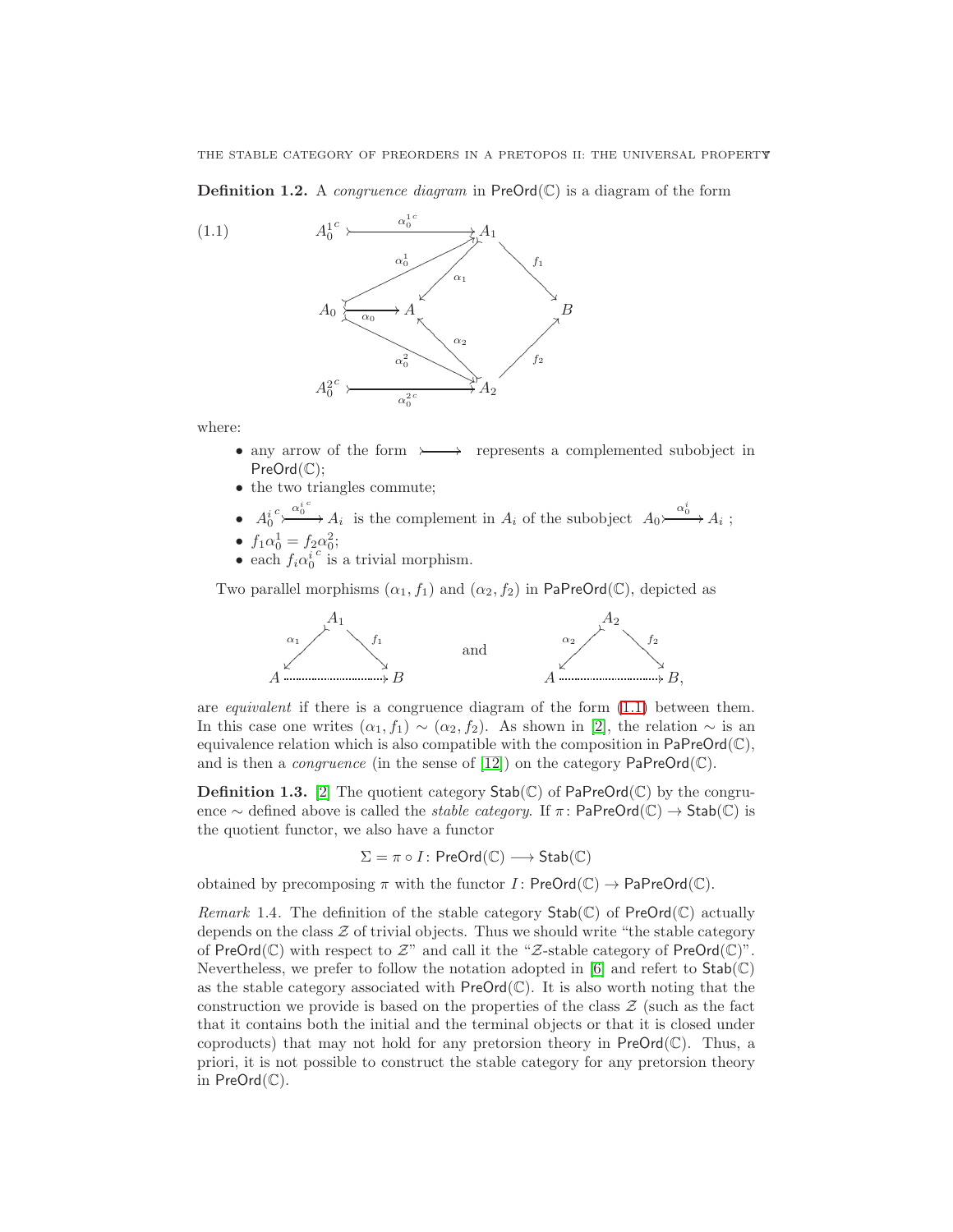The stable category is pointed, and the zero object 0 of  $Stab(\mathbb{C})$  is the image by the functor  $\Sigma$  of the initial object in PreOrd( $\mathbb{C}$ ). As shown in [\[2\]](#page-20-0), an object A in PreOrd( $\mathbb{C}$ ) is such that  $\Sigma(A) = 0$  if and only if A is a "discrete" object, that is an object A equipped with the preorder given by the discrete equivalence relation  $\Delta_A$  on A. Moreover,  $f: A \to B$  in PreOrd(C) is a trivial morphism if and only if  $\Sigma(f) = 0$  in Stab(C). More generally, one has the following result, where we write  $\langle \alpha, f \rangle$  for the image of the morphism



by the functor  $\pi$ :

<span id="page-7-0"></span>**Lemma 1.5.** For a morphism  $A \xrightarrow{\langle \alpha, f \rangle} B$  in  $\mathsf{Stab}(\mathbb{C})$  the following conditions are equivalent:

- $(1) < \alpha, f \geq 0;$
- (2) f is a trivial morphism in  $PreOrd(\mathbb{C})$ .

*Proof.* The assumption  $\langle \alpha, f \rangle = 0$  implies that there is a congruence diagram of the form



hence  $A_0 = 0 = A_0^2$ <sup>c</sup> (since 0 is a strict initial object). This implies that  $A_0^{1c} = A'$ ,  $\alpha_0^{1c} = 1_{A'}$  and f is trivial on A'.

Conversely, when  $f$  is a trivial morphism, it suffices to build the following congruence diagram



showing that  $\langle \alpha, f \rangle = 0$ .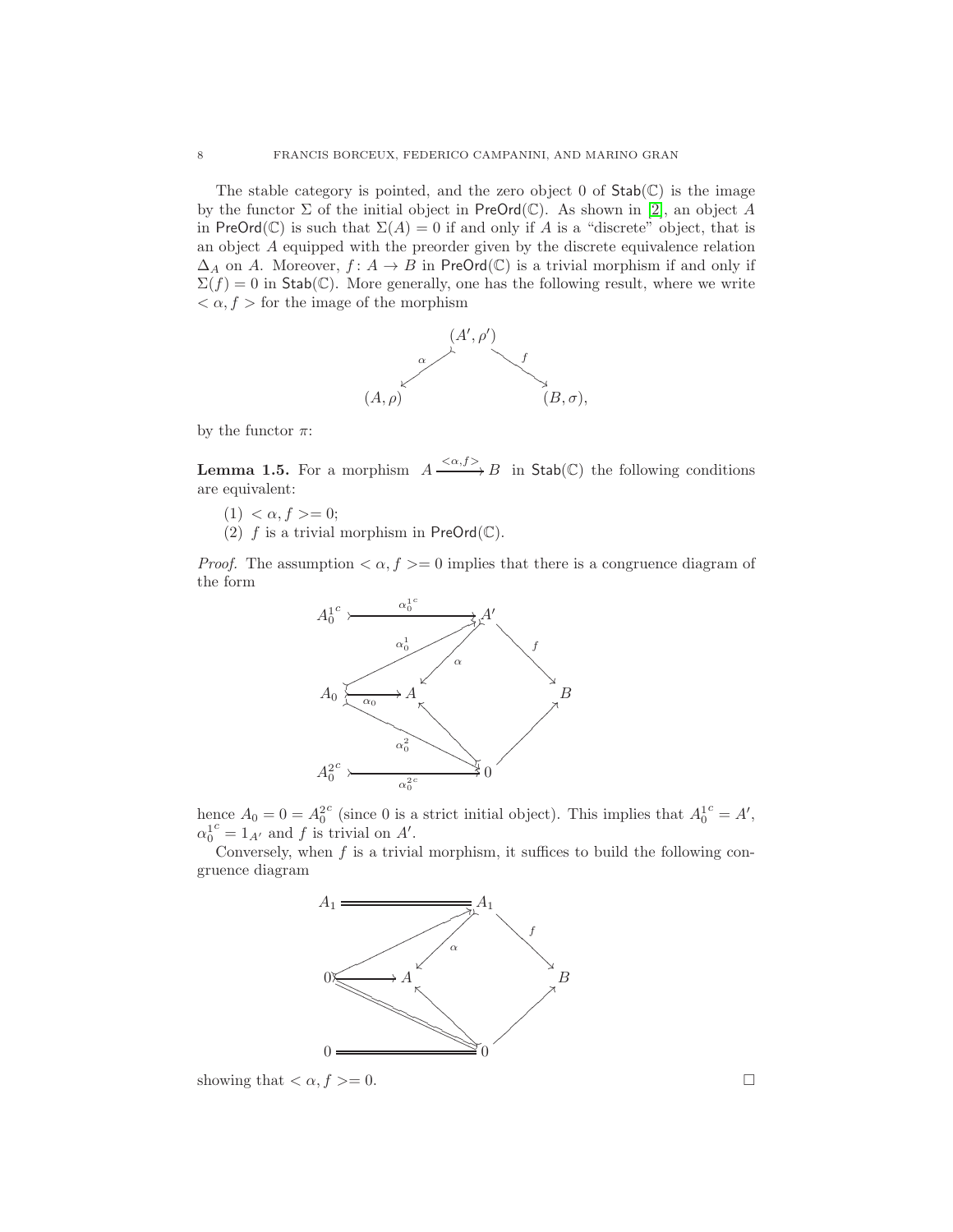<span id="page-8-2"></span>Note also that the "intuition" here should be that a diagram



"represents" a morphism  $\langle \alpha, f \rangle$  whose restriction on the (complemented) subobject  $(A', \rho')$  of  $(A, \rho)$  is f, and that is "trivial" on the complement of  $(A', \rho')$  in  $(A, \rho)$ , as explained in the following:

<span id="page-8-1"></span>**Proposition 1.6.** If  $A \xrightarrow{\langle \alpha, f \rangle} B$  is a morphism in  $\mathsf{Stab}(\mathbb{C})$ , then the following diagram is commutative in  $\mathsf{Stab}(\mathbb{C})$ , where  $A'^c \nightharpoonup^{\alpha^c} A$  is the complement of  $A'$ in  $A$  in PreOrd $(\mathbb{C})$ :

<span id="page-8-0"></span>

*Proof.* In order to see that  $\langle \alpha, f \rangle \Sigma(\alpha) = \Sigma(f)$  it suffices to consider the diagram



where the upper quadrangle is a pullback. On the other hand, the assumption that  $A' \cap A'^c = 0$  implies that  $\langle \alpha, f \rangle \Sigma(\alpha^c) = 0$ 



since the composite  $0 \to A' \to B$  is obviously trivial. One concludes by Lemma [1.5.](#page-7-0)

The following result (Lemma 7.11 in [\[2\]](#page-20-0)) will also be useful: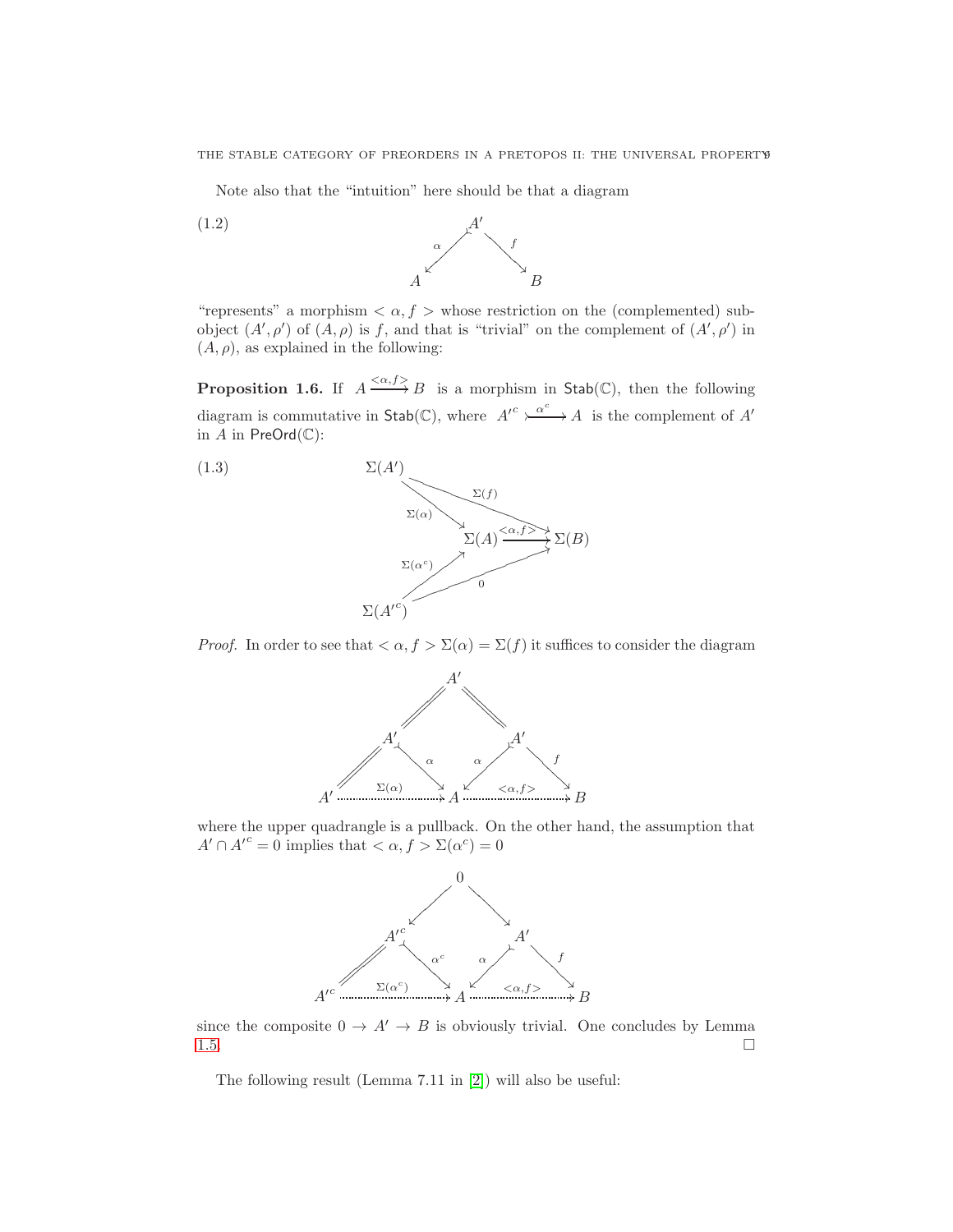<span id="page-9-1"></span>**Lemma 1.7.** [\[2\]](#page-20-0) Let us consider a morphism  $\langle \alpha, f \rangle$  in Stab(C) represented by





and assume that for any complemented subobject  $B' \rightarrow B'$  the induced morphism  $f^{-1}(B') \to B'$  has a Z-cokernel in PreOrd(C). Then the cokernel of  $\langle \alpha, f \rangle$ exists in  $Stab(\mathbb{C})$ , and

<span id="page-9-2"></span>
$$
coker(<\alpha, f>) = \Sigma(\mathcal{Z}\text{-coker}(f)).
$$

2. THE UNIVERSAL PROPERTY OF  $Stab(\mathbb{C})$ 

<span id="page-9-0"></span>**Definition 2.1.** Let  $(A, \mathcal{T}, \mathcal{F})$  be a category A with a given pretorsion theory  $(\mathcal{T}, \mathcal{F})$  in A. If  $(\mathbb{B}, \mathcal{T}', \mathcal{F}')$  is a pointed category  $\mathbb B$  with a given torsion theory  $(\mathcal{T}', \mathcal{F}')$  in it, we say that a functor  $G: A \to \mathbb{B}$  is a torsion theory functor if the following two properties are satisfied:

- (1)  $G(A) \in \mathcal{T}'$  for any  $A \in \mathcal{T}$ ,  $G(B) \in \mathcal{F}'$  for any  $B \in \mathcal{F}$ ;
- (2) if  $T(A) \rightarrow A \rightarrow F(A)$  is the canonical short Z-exact sequence associated with A in the pretorsion theory  $(\mathcal{T}, \mathcal{F})$ , then

$$
0 \to G(T(A)) \to G(A) \to G(F(A)) \to 0
$$

is a short exact sequence in B.

When  $\mathbb C$  is a pretopos, we write  $(\mathsf{Eq}(\mathbb C), \mathsf{ParOrd}(\mathbb C))$  for the pretorsion theory in  $PreOrd(\mathbb{C})$  where  $Eq(\mathbb{C})$  is the category of equivalence relations and  $ParOrd(\mathbb{C})$  the category of partial orders in C.

<span id="page-9-3"></span>**Proposition 2.2.** The functor  $\Sigma$ : PreOrd $(\mathbb{C}) \to$  Stab $(\mathbb{C})$  is a torsion theory functor that preserves finite coproducts and monomorphisms.

*Proof.* The fact that  $(\text{Eq}(\mathbb{C}), \text{ParOrd}(\mathbb{C}))$  is a pretorsion theory was observed in [\[8\]](#page-21-1) (for any exact category C), while the preservation of finite coproducts and monomorphisms by the functor  $\Sigma$  was established in Proposition 6.2 and Proposi-tion 6.1 in [\[2\]](#page-20-0), respectively. It remains to prove that  $(\mathsf{Eq}(\mathbb{C}), \mathsf{ParOrd}(\mathbb{C}))$  is a torsion theory in the pointed category  $\text{Stab}(\mathbb{C})$ . Consider any morphism  $\langle \alpha, f \rangle : (A, \rho) \to$  $(B, \sigma)$ , where  $\rho$  is an equivalence relation on A and  $\sigma$  a partial order on B, depicted as



The fact that  $\rho$  is an equivalence relation and  $\alpha$  a complemented subobject in PreOrd(C) implies that also  $\rho' = \alpha^{-1}(\rho)$  is an equivalence relation (on A'). It follows that  $f:(A',\rho')\to (B,\sigma)$  is a trivial morphism in  $\mathsf{PreOrd}(\mathbb{C})$  (since  $(\mathsf{Eq}(\mathbb{C}),\mathsf{ParOrd}(\mathbb{C}))$ is a pretorsion theory in  $PreOrd(\mathbb{C})$ , hence a zero morphism in  $Stab(\mathbb{C})$ .

Next, let us prove that the canonical short  $\mathcal{Z}$ -exact sequence in PreOrd(C)

 $(A, \sim_\rho) \xrightarrow{i} (A, \rho) \xrightarrow{\pi} (A/\sim_\rho, \pi(\rho))$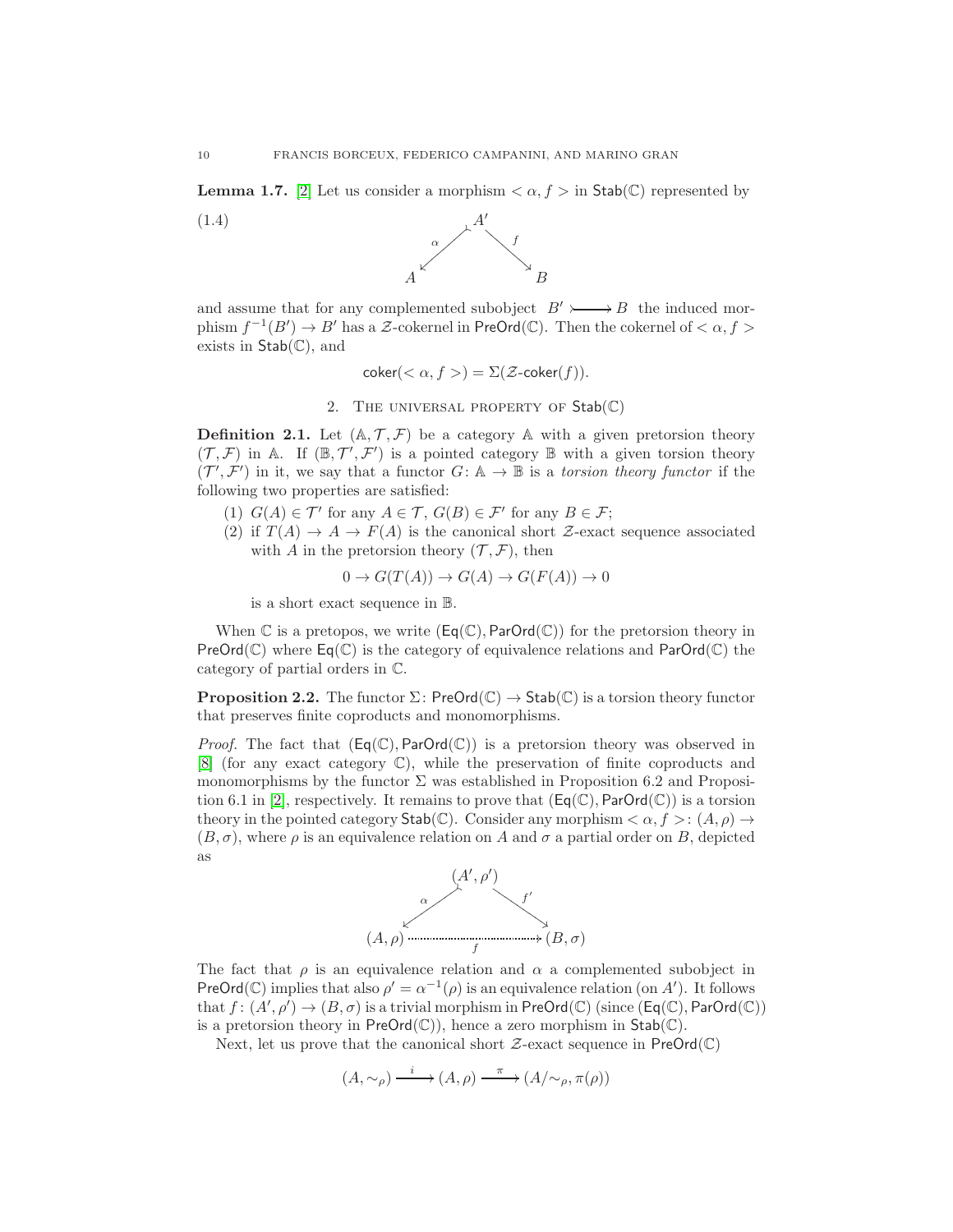associated with any internal preorder  $(A, \rho)$ , where  $\sim_{\rho} = \rho \cap \rho^{\circ}$  and *i* is the canonical inclusion, becomes a short exact sequence in  $Stab(\mathbb{C})$ .

First, Proposition 7.1 in [\[2\]](#page-20-0) implies that  $\Sigma(i)$ :  $(A, \sim_{\rho}) \rightarrow (A, \rho)$  is the kernel of  $\Sigma(\pi): (A, \rho) \to (A/\sim_{\rho}, \pi(\rho)).$  To see that  $\Sigma(\pi)$  is the cokernel of  $\Sigma(i)$  we shall use Lemma [1.7.](#page-9-1) To apply this result, observe that, for any complemented subobject  $(A', \rho')$  of  $(A, \rho)$ , the upper horizontal morphism in the pullback

$$
(A', \rho'') \rightarrow (A, \rho \cap \rho^o)
$$
  
\n
$$
\downarrow i'
$$
  
\n
$$
(A', \rho') \rightarrow (A, \rho)
$$

is again a complemented subobject. This implies that  $\rho''$  is the restriction to A' of the equivalence relation  $\rho \cap \rho^o$  on A, i.e. the following square is a pullback in  $\mathbb{C}$ :

$$
\rho'' \longrightarrow \rho \cap \rho^o
$$
  
\n
$$
\downarrow \qquad \qquad \downarrow
$$
  
\n
$$
A' \times A' \longrightarrow A \times A
$$

This implies that  $\rho''$  is an equivalence relation, and then the Z-cokernel of i' exists (by Proposition 7.3 in [\[2\]](#page-20-0)). The result then follows from Lemma [1.7.](#page-9-1)

 $\Box$ 

<span id="page-10-0"></span>**Theorem 2.3.** Let  $\mathbb C$  be a pretopos. The functor  $\Sigma$ : PreOrd $(\mathbb C) \to \text{Stab}(\mathbb C)$  has the following property: it is universal among all finite coproduct preserving torsion theory functors G: PreOrd( $\mathbb{C}$ )  $\to \mathbb{X}$ , where  $\mathbb{X}$  has a torsion theory  $(\mathcal{T}, \mathcal{F})$  and finite coproducts. This means that any finite coproduct preserving torsion theory functor  $G:$  PreOrd( $\mathbb{C}$ )  $\rightarrow \mathbb{X}$  factors uniquely through  $\Sigma$ :



Moreover, the induced functor  $\overline{G}$  preserves finite coproducts, and is a torsion theory functor.

*Proof.* Since PreOrd( $\mathbb{C}$ ) and Stab( $\mathbb{C}$ ) have the same objects it is clear that the definition of the functor  $\overline{G}$  on the objects is "forced" by  $G: \overline{G}(A) = G(A)$ , for any object A in Stab(C). Let then  $\langle \alpha, f \rangle : A \to B$  be a morphism in Stab(C) (as in  $(1.4)$ , and recall that it is then  $[f, 0]$ , the morphism induced by the universal property of the coproduct  $A' \coprod A'^c = A$ , since the diagram [\(1.3\)](#page-8-0) in Proposition [1.6](#page-8-1) commutes. Again, the condition  $\overline{G} \circ \Sigma = G$  and the fact that  $\overline{G}$  has to preserve binary coproducts force the definition of the functor  $\overline{G}$  on morphisms:

$$
G(<\alpha, f>) = [G(f), 0].
$$

The above arguments already prove the uniqueness of the functor  $\overline{G}$  with the above properties. We still need to check that  $\overline{G}$  is well-defined on morphisms, i.e. if  $\langle \alpha, f \rangle = \langle \overline{\alpha}, \overline{f} \rangle$  in Stab(C), then  $\overline{G}(\langle \alpha, f \rangle) = \overline{G}(\langle \overline{\alpha}, \overline{f} \rangle)$  or, equivalently,

$$
[G(f), 0] = [G(f), 0].
$$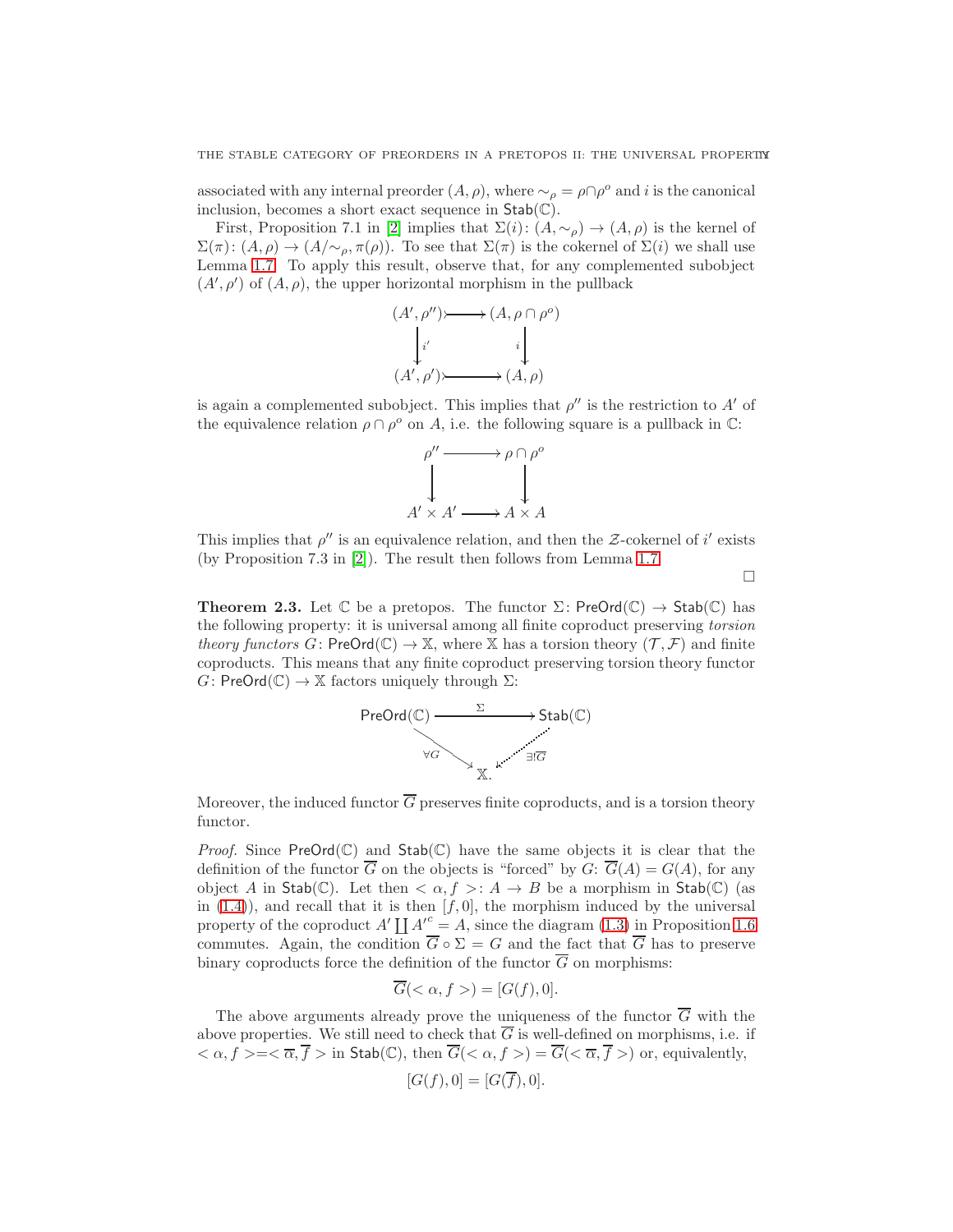Now, the assumption  $\langle \alpha, f \rangle = \langle \overline{\alpha}, \overline{f} \rangle$  gives a congruence diagram



In PreOrd(C), if we write A'' and  $\overline{A''}$  for the complements of A' and  $\overline{A'}$  in A, respectively, we have the decompositions

$$
A = A' \coprod A'' = A_0 \coprod A_1 \coprod A''
$$

and

$$
A = \overline{A'} \coprod \overline{A''} = A_0 \coprod \overline{A_1} \coprod \overline{A''}.
$$

Accordingly, by taking into account the distributivity law for subobjects (see Lemma 1.4.2 in [\[11\]](#page-21-0) and recall that coproducts in  $PreOrd(\mathbb{C})$  are computed "component-wise" [\[2,](#page-20-0) Proposition 5.3]) we get the following equalities:

$$
A = (A_0 \coprod A_1 \coprod A'') \cap (A_0 \coprod \overline{A_1} \coprod \overline{A''})
$$
  
= 
$$
(A_0 \cap A_0) \coprod (A_0 \cap \overline{A_1}) \coprod (A_0 \cap \overline{A''}) \coprod (A_1 \cap A_0) \coprod (A_1 \cap \overline{A_1}) \coprod (A_1 \cap \overline{A''}) \coprod (A'' \cap A_0) \coprod (A'' \cap \overline{A''}).
$$

By taking into account the equalities  $A_0 \cap A_0 = A_0$  and

$$
A_0 \cap \overline{A_1} = A_0 \cap \overline{A''} = A_1 \cap A_0 = A'' \cap A_0 = 0,
$$

we see that

$$
A = A_0 \coprod (A_1 \cap \overline{A_1}) \coprod (A_1 \cap \overline{A''}) \coprod (A'' \cap \overline{A_1}) \coprod (A'' \cap \overline{A''}).
$$

We then observe that:

- $f = \overline{f}$  on  $A_0$ ;
- f is trivial on  $A_1$  and f is trivial on  $A_1$ , hence f and f are trivial on  $A_1 \cap A_1$ ;
- f is trivial on  $A_1$  and  $\langle \overline{\alpha}, \overline{f} \rangle$  is zero in  $\mathsf{Stab}(\mathbb{C})$  on  $\overline{A''}$ , hence  $\langle \alpha, f \rangle$ and  $\langle \overline{\alpha}, \overline{f} \rangle$  are zero morphisms on  $A_1 \cap \overline{A''}$  in Stab(C);
- similarly,  $<\alpha, f>$  and  $<\overline{\alpha}, \overline{f}>$  are zero morphisms on  $A'' \cap \overline{A_1}$ ;
- $\bullet < \alpha, f > \text{is zero on } A'' \text{ and } < \overline{\alpha}, \overline{f} > \text{is zero on } \overline{A''}, \text{ and this implies that}$  $<\alpha, f>\text{and} <\overline{\alpha}, \overline{f}>\text{are both zero on } A'' \cap \overline{A''} \text{ in } \mathsf{Stab}(\mathbb{C}).$

By assumption  $G$  is a torsion theory functor, hence it sends the trivial morphisms in  $PreOrd(\mathbb{C})$  to zero morphisms in X. A zero morphism in  $Stab(\mathbb{C})$  is a morphism of the form

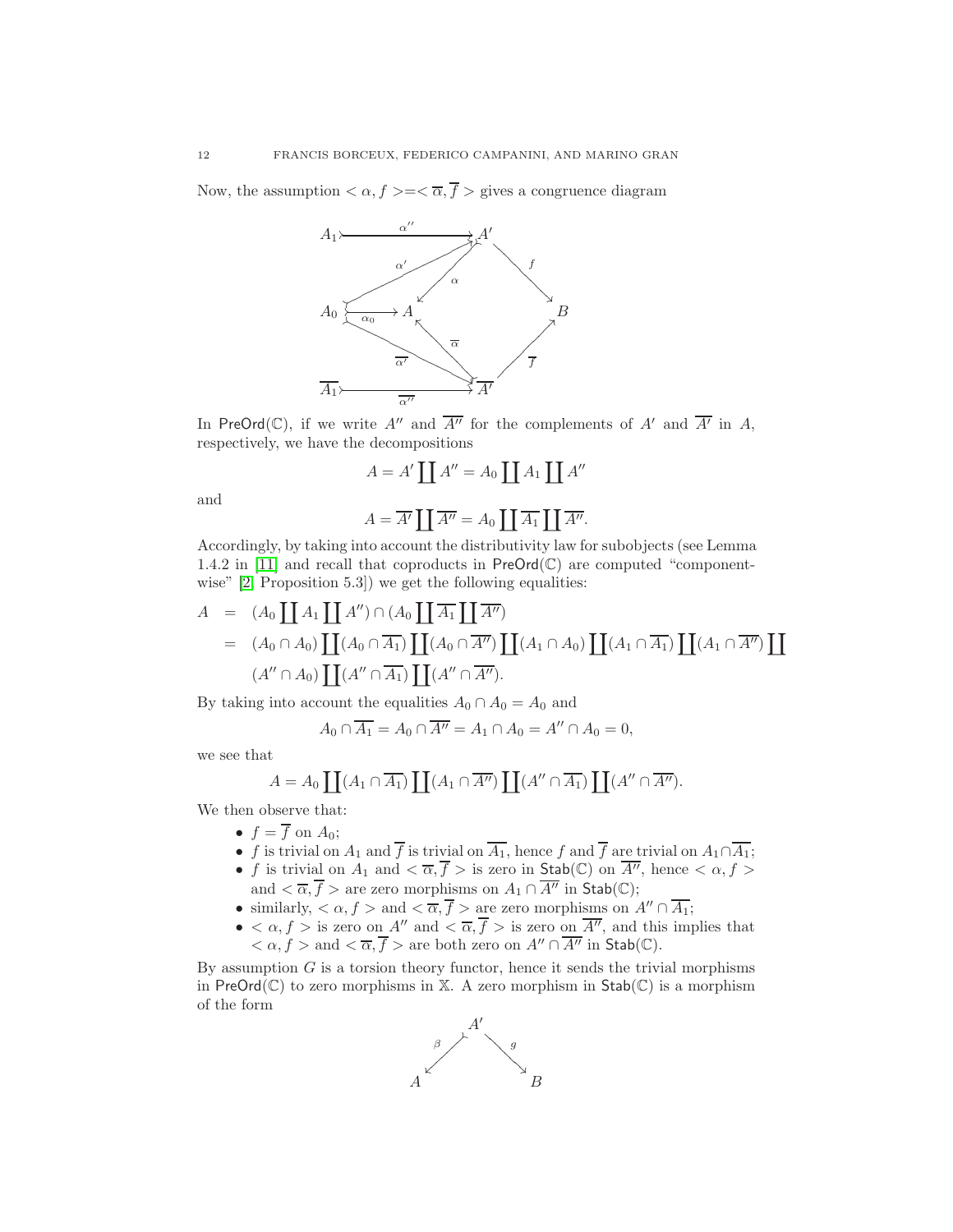where g is trivial in PreOrd(C). Accordingly, in this case,  $\overline{G}( $\beta, g>$  = [0,0] is$ the zero morphism from  $A$  to  $B$  in  $X$ . By assumption  $G$  preserves finite coproducts, hence

$$
G(A) = G(A_0) \coprod G(A_1 \cap \overline{A_1}) \coprod G(A_1 \cap \overline{A''}) \coprod G(A'' \cap \overline{A_1}) \coprod G(A'' \cap \overline{A''}),
$$

and from the observations above we know that  $[f, 0]$  and  $[\overline{f}, 0]$  coincide on  $G(A_0)$ and are zero morphisms on all the other components. It follows that  $[f, 0] = [\overline{f}, 0],$ and the definition of  $\overline{G}$  is compatible with the congruence defining the morphisms in  $Stab(\mathbb{C})$ .

To prove that  $\overline{G}$  is a functor consider two composable morphisms in  $\text{Stab}(\mathbb{C})$ 

$$
A \xrightarrow{\langle \alpha, f \rangle} B \xrightarrow{\langle \beta, g \rangle} C,
$$

and the following composition diagram where the upper square is a pullback



and  $A^{\prime c}$ ,  $B^{\prime c}$  are the complements of  $A'$  and  $B'$  in  $A$  and in  $B$ , respectively. We also consider the pullback

(2.1) 
$$
\begin{array}{ccc}\nA^c & & A' \\
& \downarrow & & \downarrow \\
B'^c & & B\n\end{array}
$$

expressing the fact that  $\overline{A}^c = f^{-1}(B'^c)$ , and we observe that

<span id="page-12-0"></span>
$$
A = A' \coprod {A'}^c = \overline{A}^c \coprod \overline{A} \coprod {A'}^c.
$$

In X we have to check that  $[G(g), 0][G(f), 0]$  and  $[G(g\overline{f}), 0]$  coincide on

$$
G(A) = G(\overline{A}^c) \coprod G(\overline{A}) \coprod G({A'}^c).
$$

On  $G(\overline{A})$  we have  $G(g)G(\overline{f})$  in both cases, hence

$$
\overline{G}(\langle \beta, g \rangle) \cdot \overline{G}(\langle \alpha, f \rangle) = \overline{G}(\langle \beta, g \rangle \langle \alpha, f \rangle).
$$

Now, on  $\overline{A}^c$  the morphism f factors through  $B^{\prime c}$  (see diagram [\(2.1\)](#page-12-0)), hence

$$
\overline{G}(<\beta, g>) \cdot \overline{G}(<\alpha, f>)
$$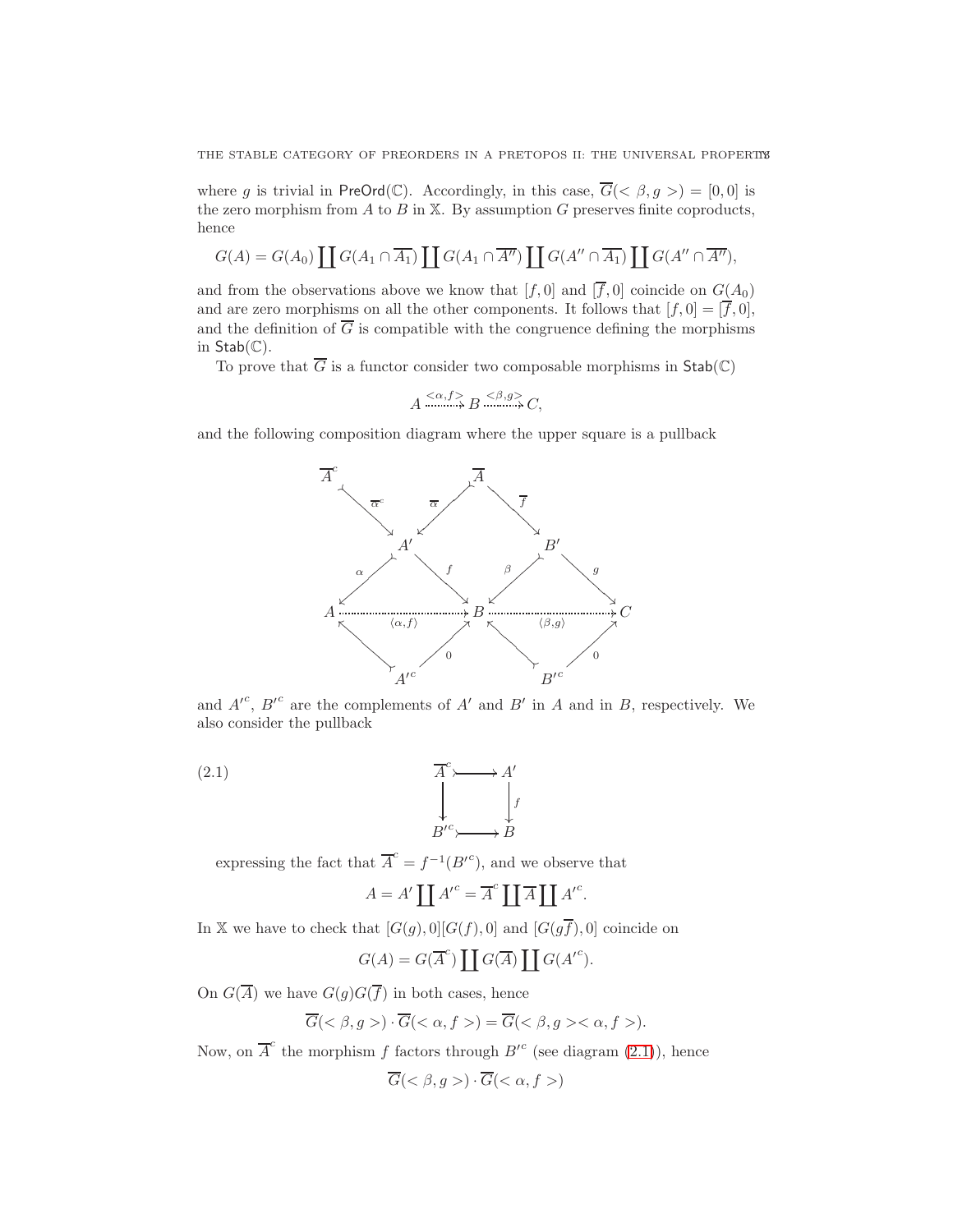is the zero morphism on  $G(\overline{A}^c)$ . But  $\overline{G}<\beta, g>\alpha, f>$  is also the zero morphism on  $G(\overline{A}^c)$ , hence these two morphisms are equal on  $G(\overline{A}^c)$ . Finally, on  $A'^c$  we have  $\langle \alpha, f \rangle = 0$ , hence again

$$
\overline{G}(<\beta, g>)\cdot \overline{G}(<\alpha, f>)=0=\overline{G}(<\beta, g)><\alpha, f>)
$$

on  $G(A^{\prime c})$ , completing this part of the proof.

One clearly has that  $G(1_A) = G(1_A) = 1_{G(A)}$ , since G is a functor. To see that  $\overline{G}$  preserves finite coproducts one has to observe that G preserves finite coproducts and these are calculated in  $\text{Stab}(\mathbb{C})$  as in PreOrd( $\mathbb{C}$ ) (see Corollary 6.3 in [\[2\]](#page-20-0)). In order to check that  $\overline{G}$  is a torsion theory functor, since  $\overline{G}$  and G coincide on objects, it will suffice to prove that  $\overline{G}$  preserves the canonical short exact sequences in the torsion theory. This follows from Proposition [2.2,](#page-9-3) since the canonical short exact sequence in the torsion theory in  $\text{Stab}(\mathbb{C})$  is the image by  $\Sigma$  of the canonical short  $Z$ -exact sequence in the pretorsion theory in PreOrd(C) and, by assumption, G preserves this kind of sequences.

## 3. THE CASE OF  $\tau$ -PRETOPOSES

The aim of this section is to prove that, when  $\mathbb C$  is a  $\tau$ -pretopos (in the sense of Definition [3.7\)](#page-18-0), all the short exact sequences in  $\text{Stab}(\mathbb{C})$  are images (up to isomorphism) by the functor  $\Sigma$ : PreOrd( $\mathbb{C}$ )  $\rightarrow$  Stab( $\mathbb{C}$ ) of a short  $\mathcal{Z}$ -exact sequence in PreOrd( $\mathbb{C}$ ).

**Proposition 3.1.** The stable category  $\text{Stab}(\mathbb{C})$  has disjoint binary coproducts.

*Proof.* Consider any commutative diagram in  $Stab(\mathbb{C})$ 



where  $s_A$  and  $s_B$  denote the coprojections of the coproduct in PreOrd( $\mathbb{C}$ ). This means that there is a congruence diagram



In the category  $\mathsf{PreOrd}(\mathbb{C})$  the equality  $s_Af\alpha_0=s_Bg\alpha_1$  induces a unique morphism  $A_0 \to A \times_{A\coprod B} B$  to the pullback  $A \times_{A\coprod B} B$  of  $s_A$  and  $s_B$ . Since  $A \times_{A\coprod B} B$ is the initial object 0 in PreOrd(C) and  $\overrightarrow{0}$  is strict, it follows that  $A_0 = 0$ . This implies that  $A_0^{i\ell} = A_1$  and  $A_0^{i\ell} = A_2$ , and the morphisms  $s_A f$  and  $s_B g$  are both trivial. Since  $\Sigma(s_A)$  and  $\Sigma(s_B)$  are monomorphisms in Stab(C) (by Proposition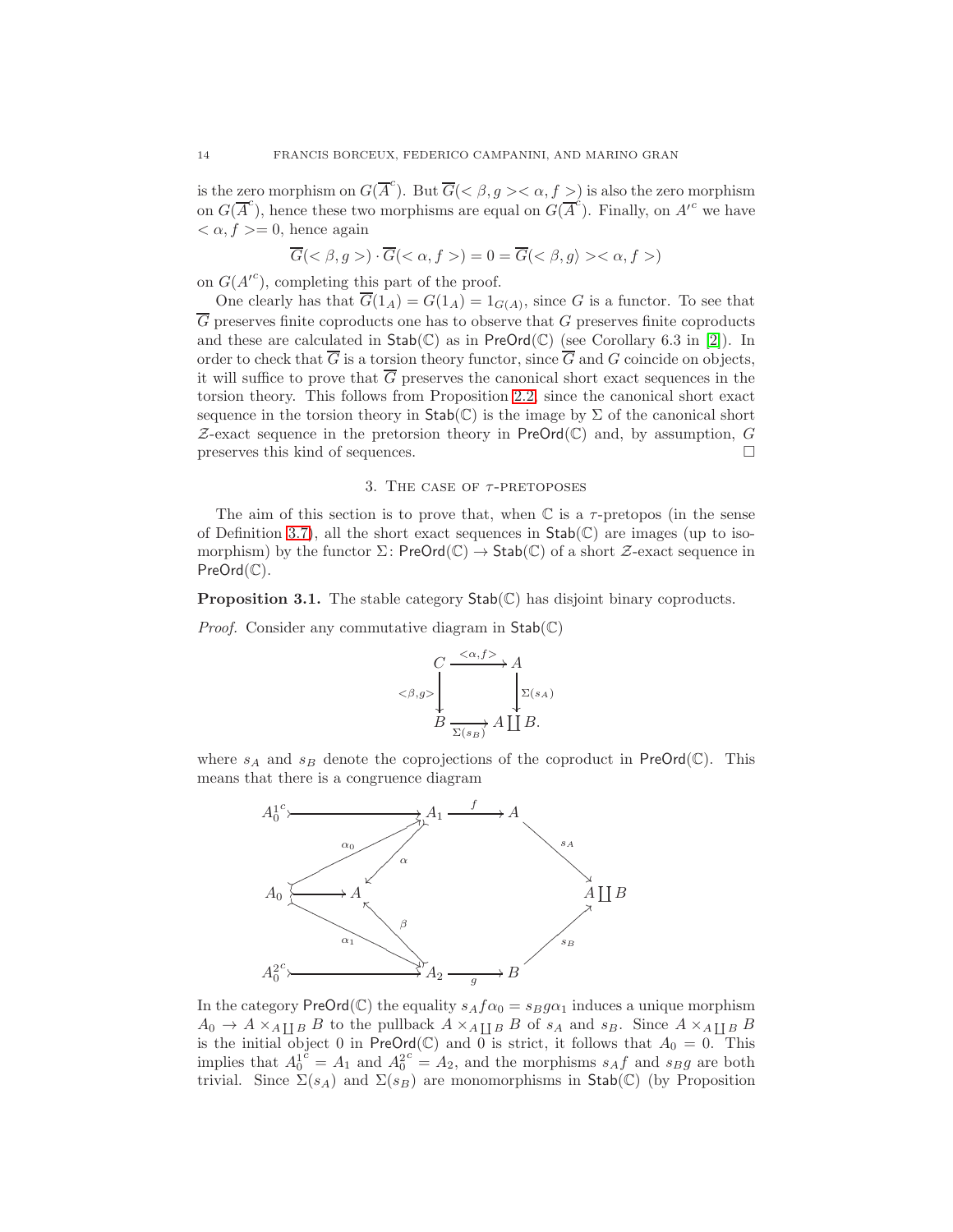[2.2\)](#page-9-3), it follows that  $\langle \alpha, f \rangle = 0$  and  $\langle \beta, g \rangle = 0$ . From the fact that 0 is a zero object in  $\mathsf{Stab}(\mathbb{C})$  it follows that the square



is a pullback in  $Stab(\mathbb{C})$ , as desired.

<span id="page-14-0"></span>**Definition 3.2.** Let  $X$  be a category with binary coproducts. One says that binary coproducts in X are *pre-universal* if, given any morphism  $f: C \to A \coprod B$ , there exists a commutative diagram of the form

(3.1) 
$$
A' \xrightarrow{s_{A'} \to C} \xleftarrow{s_{B'} \to B'}
$$

$$
f_A \xrightarrow{f_A \to A \coprod B \xleftarrow{s_B \to B} B}
$$

 $f''_A$ Ļ

where the top row of the diagram is a sum (i.e.  $C = A' \coprod B'$  and  $s'_{A}$  and  $s'_{B}$  are the coprojections).

Notice that the (non-extensive) category of pointed sets has pre-universal binary coproducts. We now want to prove that also the stable category  $\text{Stab}(\mathbb{C})$  has this property. For ease of notation, since in Stab(C) binary coproducts (exist and) are computed as in  $PreOrd(\mathbb{C})$  [\[2,](#page-20-0) Corollary 6.3], in the sequel we shall often write  $A \xrightarrow{s_A} A \coprod B \xleftarrow{s_B} B$  for the coprojections of the coproduct of A and B both in  $Stab(\mathbb{C})$  and in  $PreOrd(\mathbb{C})$ .

<span id="page-14-1"></span>**Proposition 3.3.** The stable category  $\text{Stab}(\mathbb{C})$  has pre-universal binary coproducts.

*Proof.* Let us consider any morphism  $\langle \alpha, f \rangle : C \to A \coprod B$ , and then the diagram



in  $Stab(\mathbb{C})$  and



 $\Box$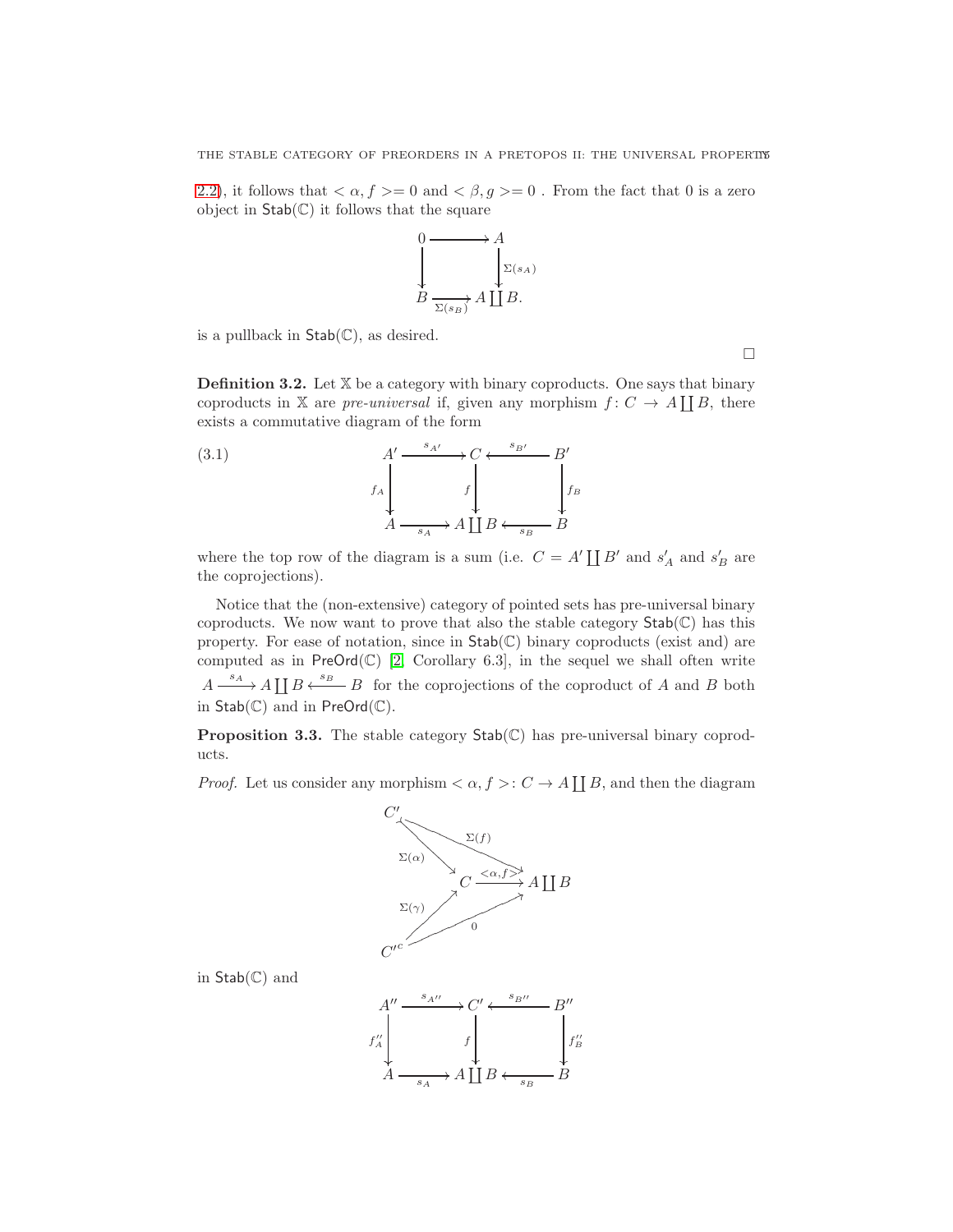in PreOrd( $\mathbb{C}$ ), respectively, where in the second one  $A''$  and  $B''$  are the inverse images along f, and then  $C' = A'' \coprod B''$ . Note that, by Proposition [1.6,](#page-8-1) in the stable category we have the equality  $\langle \alpha, f \rangle \Sigma(\gamma) = 0$ . There is then the following factorisation  $\Sigma(f_A)$  in Stab(C):



where  $\sigma_{A''}$  and  $\sigma_{C'^c}$  are the coproduct coprojections. One then sets  $A' = A'' \coprod C'^c$ and gets the diagram

(3.2) A′ sA′ Σ(fA) C <α,f> <sup>B</sup>′′ Σ(α)sB′′ o Σ(f ′′ <sup>B</sup>) A <sup>s</sup><sup>A</sup> /A ` B B, sB o

whose commutativity can be checked as follows. We have

<span id="page-15-0"></span>
$$
C = C' \coprod C'^c = A'' \coprod B'' \coprod C'^c = A' \coprod B''.
$$

By Proposition [1.6,](#page-8-1) we know that

$$
\langle \alpha, f \rangle s_{A'} \sigma_{A''} = \langle \alpha, f \rangle \sum (\alpha) s_{A''} = \sum (f) s_{A''}
$$

and

$$
\langle \alpha, f \rangle s_{A'} \sigma_{C'^c} = \langle \alpha, f \rangle \Sigma(\gamma) = 0.
$$

Since we also have that

$$
s_A \Sigma(f_A)\sigma_{A''} = s_A \Sigma(f''_A) = \Sigma(f)s_{A''}.
$$

and

$$
s_A \Sigma(f_A) \sigma_{C'^c} = s_A 0 = 0,
$$

we conclude that  $\langle \alpha, f \rangle s_{A'} = s_A \Sigma(f_A)$ , as desired. On the other hand, the following equalities show that the right-hand side of diagram [\(3.2\)](#page-15-0) commutes:

$$
<\alpha, f > \Sigma(\alpha)s_{B''} = \Sigma(f)s_{B''} = s_B\Sigma(f''_B).
$$

Remark 3.4. Let us observe that the choice of the objects  $A'$  and  $B'$  in Definition [3.2](#page-14-0) is by no means unique. Indeed, in the proof of Proposition [3.3,](#page-14-1) we could as well have chosen  $A' = A''$  and  $B' = B'' \coprod C'^c$  (with reference to diagram [\(3.2\)](#page-15-0)). So the pre-universality of binary coproducts could be rephrased as the existence of three objects  $A'', B'', C''$ , respectively mapped by f in  $A, B, 0$ , and such that  $C = A'' \coprod B'' \coprod C''$ .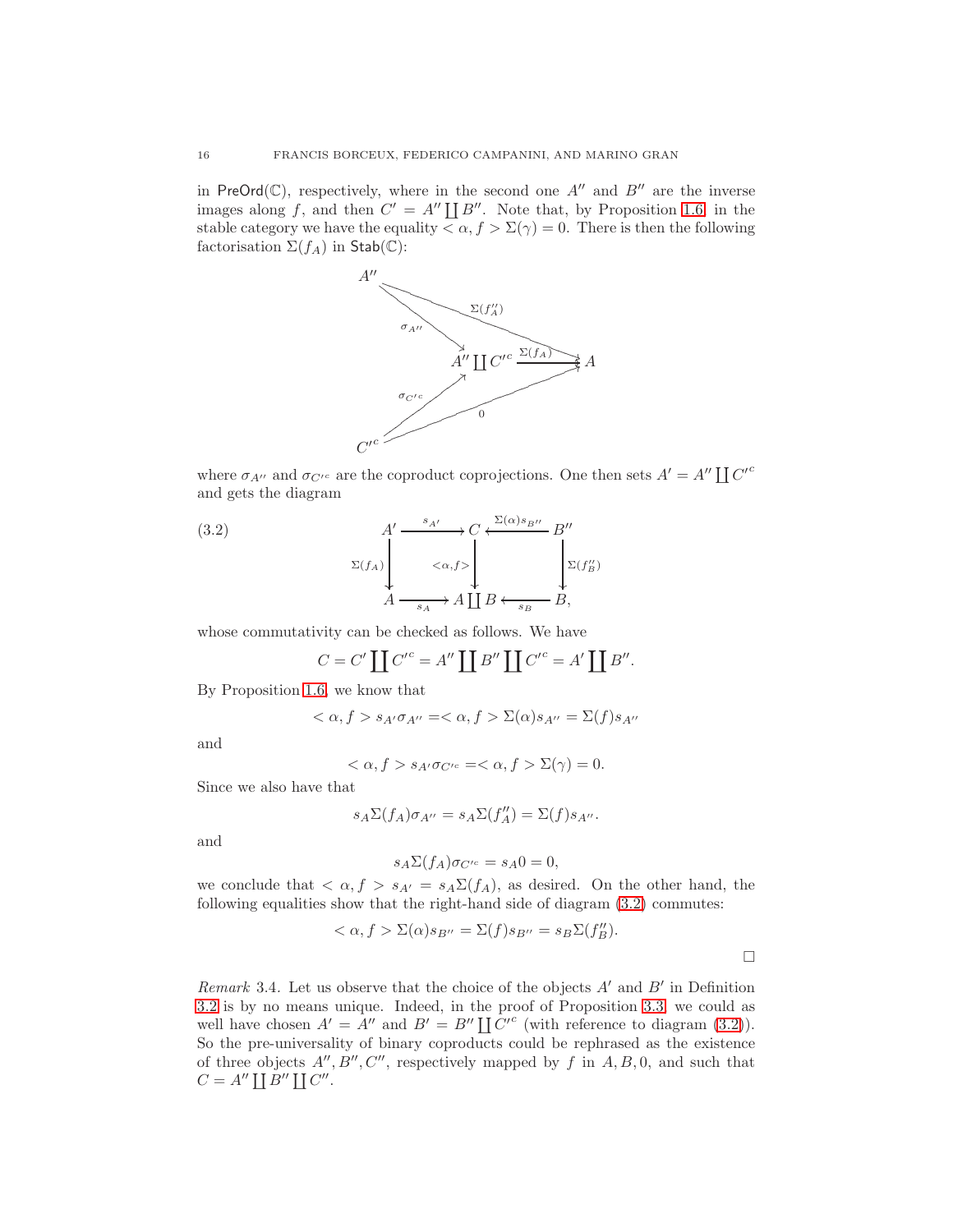THE STABLE CATEGORY OF PREORDERS IN A PRETOPOS II: THE UNIVERSAL PROPERTY

<span id="page-16-0"></span>**Lemma 3.5.** Let  $X$  be a category with a zero object and binary coproducts which are disjoint and pre-universal. Assume that

$$
K \xrightarrow{k} A \xrightarrow{f} B
$$

and

$$
N \xrightarrow{n} C \xrightarrow{g} D
$$

are composable morphisms such that  $k = \text{ker}(f)$  and  $n = \text{ker}(g)$ . Then the morphism  $k \coprod n: K \coprod N \to A \coprod C$  is the kernel of  $f \coprod g: A \coprod C \to B \coprod D$ .

*Proof.* First of all the composite  $(f \coprod g)(k \coprod n)$  is clearly the zero morphism:

$$
(f \coprod g)(k \coprod n) = fk \coprod gn = 0 \coprod 0 = 0.
$$

Next consider any arrow  $h: E \to A \coprod C$  such that  $(f \coprod g)h = 0$ . By the preuniversality of binary coproducts we can form the commutative diagram



where  $E = E_1 \coprod E_2$ . We have the equality

$$
s_B f h_1 = (f \coprod g) s_A h_1 = (f \coprod g) h s_1 = 0,
$$

where  $s_B: B \to B \coprod D$  is a monomorphism, hence there is a unique morphism  $m_1$ such that  $km_1 = h_1$ . Similarly, one can prove that there is a unique  $m_2$  such that  $nm_2 = h_2$ . The universal property of the coproduct  $E = E_1 \coprod E_2$  gives a unique morphism  $m = m_1 \coprod m_2 : E \to K \coprod N$  such that

$$
(k \coprod n) ms_1 = (k \coprod n) s_K m_1 = s_A k m_1 = s_A h_1 = h s_1.
$$

Symmetrically, one has that  $(k \prod n)ms_2 = hs_2$ , yielding the equality  $(k \prod n)m =$ h. To check the uniqueness of the factorization consider then another morphism  $r: E \to K \coprod N$  such that  $(k \coprod n)r = h$ . Again by pre-universality we have a commutative diagram

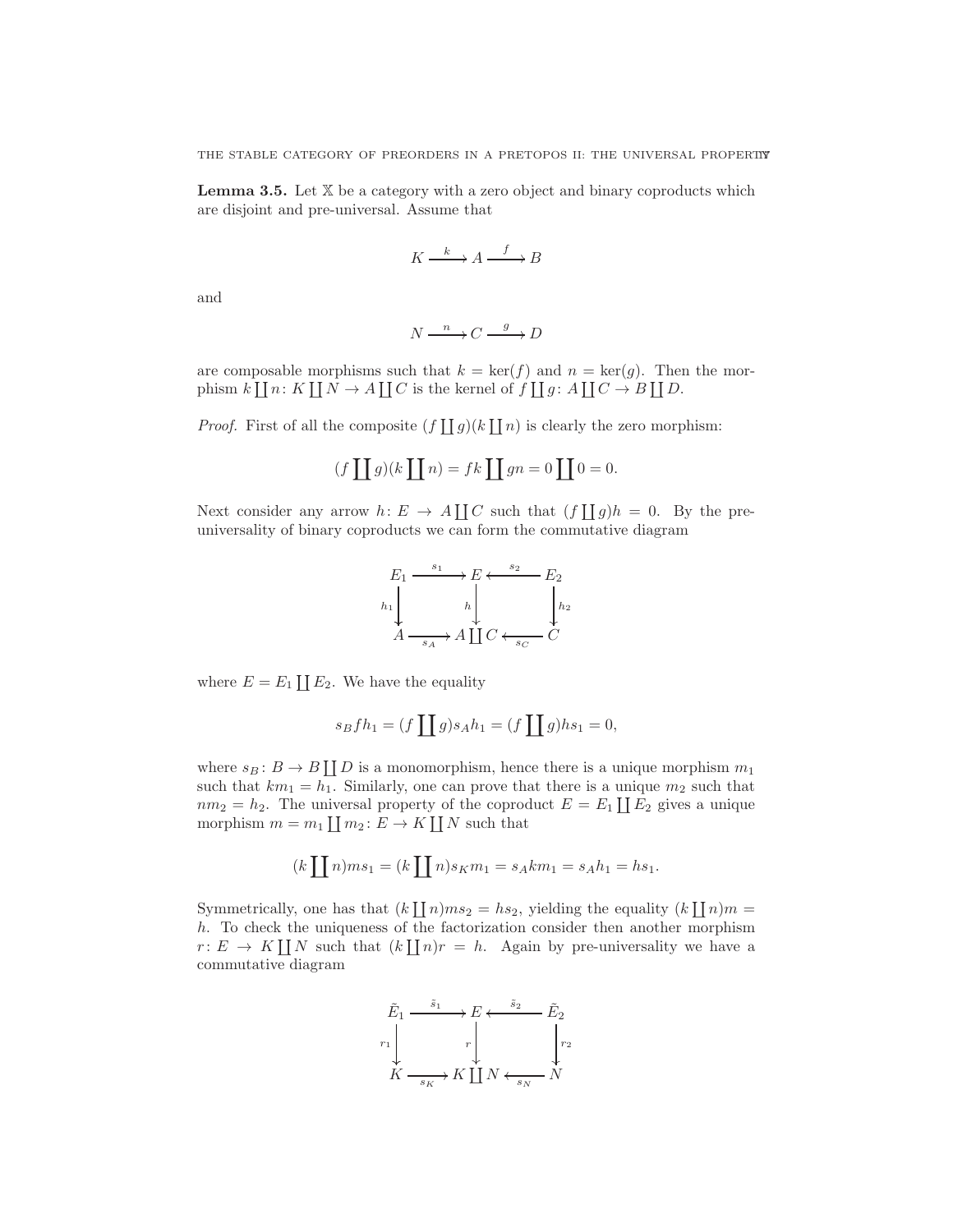where  $E = \tilde{E}_1 \coprod \tilde{E}_2$ . Consider the following commutative diagram, where  $E_1 =$  $\hat{E}_{11} \coprod \hat{E}_{12}$  and  $E_2 = \hat{E}_{21} \coprod \hat{E}_{22}$ ,



that exists by the pre-universality of binary coproducts. By assumption the restrictions to  $\hat{E}_{11}$  of m and r are equal when composed with  $k \coprod n$ 

$$
(k \coprod n)rs_1\hat{s}_{11} = (k \coprod n)ms_1\hat{s}_{11}
$$

and these composites both factor through  $s_A k$ 

$$
(k \coprod n) ms_1 \hat{s}_{11} = hs_1 \hat{s}_{11} = s_A h_1 \hat{s}_{11} = s_A km_1 \hat{s}_{11}
$$

and  $s_A k$  is a monomorphism (as a composite of monomorphisms). This means that m and r induce a unique morphism  $m_1 \hat{s}_{11} = r_1 \hat{s}_{11}$ :  $\hat{E}_{11} \to K$ . Similarly, m and r also induce a unique morphism  $m_2 \hat{s}_{22} = r_2 \hat{s}_{22}$ :  $\hat{E}_{22} \to N$ . On  $\hat{E}_{12}$  we get the following equalities

$$
s_A h_1 \hat{s}_{12} = h s_1 \hat{s}_{12} = (k \coprod n) m s_1 \hat{s}_{12} = (k \coprod n) r s_1 \hat{s}_{12}
$$

$$
= (k \coprod n) r \tilde{s}_2 s_{12} = (k \coprod n) s_N r_2 s_{12} = s_C n r_2 s_{12}
$$

showing that the induced morphisms  $\hat{E}_{12} \to A$  and  $\hat{E}_{12} \to C$  are the zero morphisms, since the coproduct  $A[[C_{\infty}$  is disjoint. But k and n are both monomorphisms, hence both the morphisms  $\hat{E}_{12} \to K$  and  $\hat{E}_{12} \to N$  are zero as well. Similarly, the morphisms  $\hat{E}_{21} \to K$  and  $\hat{E}_{21} \to N$  are also zero. By composing with  $s_K: K \to K \coprod N$  and  $s_N: N \to K \coprod N$  we obtain that the restrictions  $\hat{E}_{11} \to K \coprod N$  of m and r are equal. Similarly, the restrictions  $\hat{E}_{12} \to K \coprod N$  of m and r are both zero, hence the restriction of m and r to  $E_1$  are equal. In a similar way one checks that the restrictions of  $m$  and  $r$  to  $E_2$  are equal, and, finally,  $m = r$ .

<span id="page-17-0"></span>**Proposition 3.6.** The category  $\text{Stab}(\mathbb{C})$  has kernels. If  $\lt \alpha, f > A \to B$  is a morphism in  $\text{Stab}(\mathbb{C})$  as in diagram  $(1.2)$ , its kernel is given by

 $\Sigma(k \coprod 1_{A'^c}) : K \coprod A'^c \longrightarrow A' \coprod A'^c$ 

where k is the Z-kernel of f in  $PreOrd(\mathbb{C})$  and  $A'^c$  is the complement of  $A'$  in A. *Proof.* In  $PreOrd(\mathbb{C})$  we have the  $\mathcal{Z}\text{-kernels}$ 

$$
K \xrightarrow{k} A' \xrightarrow{f} B
$$

and

$$
A^{\prime c} \longrightarrow A^{\prime c} \longrightarrow 1.
$$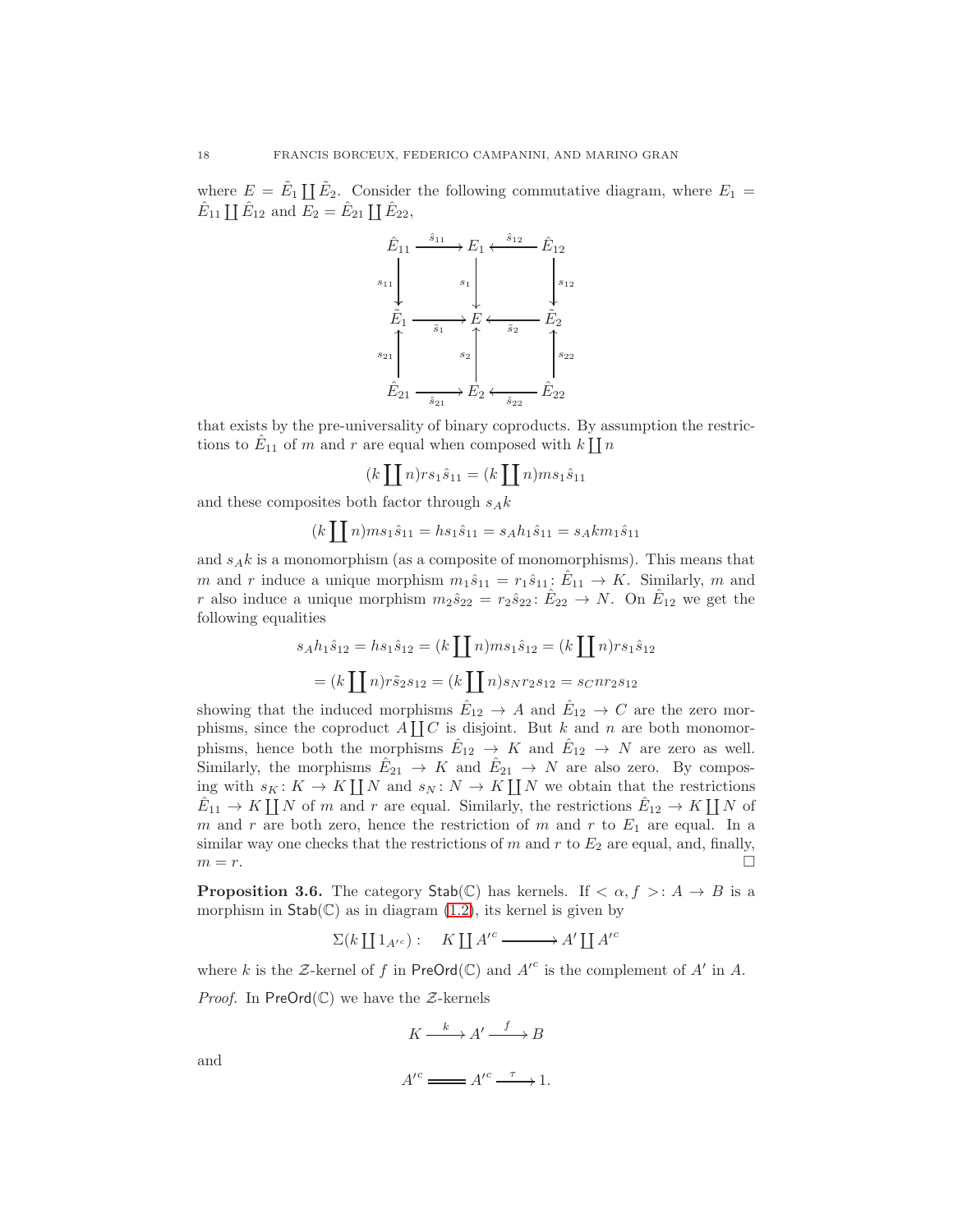By Proposition 7.1 in [\[2\]](#page-20-0) we know that  $\Sigma$ : PreOrd(C)  $\rightarrow$  Stab(C) sends these  $\mathcal{Z}$ kernels to the kernels

$$
K \xrightarrow{k} A' \xrightarrow{f} B
$$

and

results in [\[2\]](#page-20-0):

 $A'^c \longrightarrow A'^c \longrightarrow 0$ 

in Stab(C), respectively. By Lemma [3.5](#page-16-0) we know that  $k \coprod 1_{A'^c}$  is then the kernel of  $f \coprod 0: A' \coprod A'^c \to B \coprod 0 = B$ . From Proposition [1.6](#page-8-1) it follows that in the following diagram in Stab(C)

$$
K \coprod A'^c \xrightarrow{k \coprod 1_{A'^c}} A \xrightarrow{\langle \alpha, f \rangle} B
$$

the morphism  $k \coprod 1_{A'^c}$  is the kernel of  $\langle \alpha, f \rangle$ , as desired.

We now recall the following definition that had a role in proving some of the

<span id="page-18-0"></span>**Definition 3.7.** A  $\tau$ -pretopos is a pretopos  $\mathbb C$  with the property that the transitive closure of any relation on an object in C exists in C.

Any  $\sigma$ -pretopos (i.e. a pretopos admitting denumerable unions of subobjects, that are preserved by pullbacks) is in particular a  $\tau$ -pretopos [\[11\]](#page-21-0), as well as any elementary topos [\[2,](#page-20-0) Proposition 7.7].

<span id="page-18-2"></span>**Proposition 3.8.** When  $\mathbb C$  is a  $\tau$ -pretopos, two composable morphisms in  $\mathsf{Stab}(\mathbb C)$ 

$$
A \xrightarrow{\langle \alpha, f \rangle} B \xrightarrow{\langle \beta, g \rangle} C
$$

form a short exact sequence if and only if, up to isomorphism, they are the image by  $\Sigma$  of a short exact sequence in  $PreOrd(\mathbb{C})$ .

Proof. One implication follows from Theorem 7.14 in [\[2\]](#page-20-0) (for which the assumption that  $\mathbb C$  is a  $\tau$ -pretopos is needed). Conversely, consider a short exact sequence

$$
(3.3) \quad A \xrightarrow{\langle \alpha, f \rangle} B \xrightarrow{\langle \beta, g \rangle} C
$$

in Stab(C). By Proposition [3.6](#page-17-0) we know that the kernel of  $\langle \beta, g \rangle$  is a morphism of type  $\Sigma(n)$ :

<span id="page-18-1"></span>
$$
\langle \alpha, f \rangle = \ker \langle \beta, g \rangle = \Sigma(n).
$$

More precisely, going back to the construction of the kernel  $\text{Ker}(<\beta, g>)$  as in Proposition [3.6](#page-17-0) we have the diagram



and we set  $n = k \coprod 1_{B'}c$ . When C is a  $\tau$ -pretopos the functor  $\Sigma$ : PrOrd(C)  $\to$  $Stab(\mathbb{C})$  sends  $\mathcal Z$ -cokernels to cokernels (Corollary 7.13 in [\[2\]](#page-20-0)): this implies that

$$
\begin{array}{rcl} <\beta, g> & = & \mathsf{coker}(<\alpha, f>) \\ & = & \mathsf{coker}(\Sigma(n)) \\ & = & \Sigma(\mathcal{Z}-\mathsf{coker}(n)). \end{array}
$$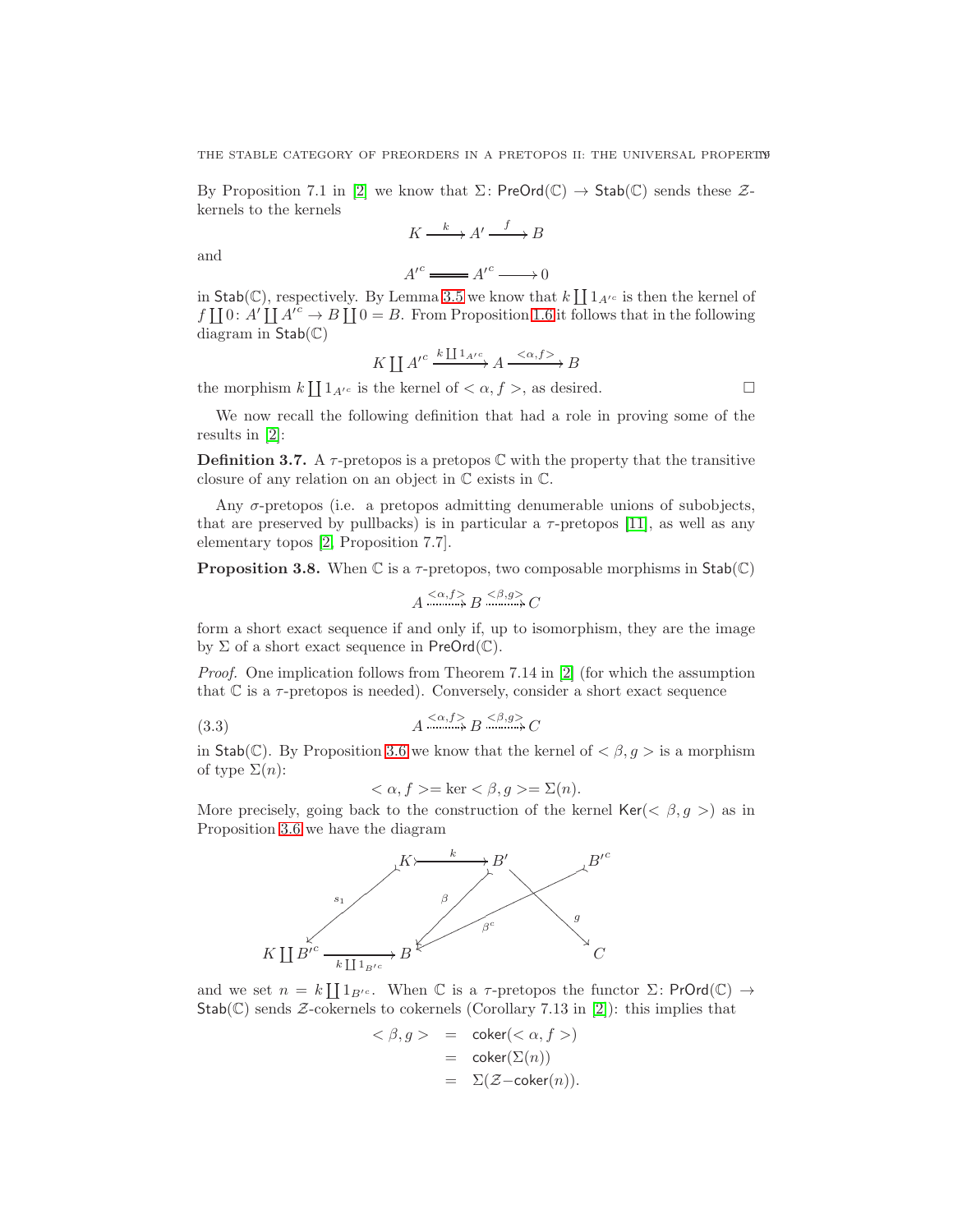The construction of the cokernel coker( $\langle \alpha, k \rangle$ ) as in Lemma 7.11 of [\[2\]](#page-20-0) shows that the *Z*-cokernel  $q: B \to Q$  of *n* is such that

$$
\Sigma(q) = \mathsf{coker}(<1_{K\coprod B'^c}, k\coprod 1_{B'^c}>)=\mathsf{coker}(\Sigma(n)).
$$

Since the sequence [\(3.3\)](#page-18-1) is exact,  $\langle \beta, g \rangle$  is isomorphic to  $\Sigma(q)$ , and the sequence [\(3.3\)](#page-18-1) is isomorphic to the exact sequence

$$
\Sigma(K \coprod B'^c) \xrightarrow{\Sigma(n)} \Sigma(B) \xrightarrow{\Sigma(q)} \Sigma(Q),
$$
 as desired.  $\square$ 

Corollary 3.9. When  $\mathbb C$  is a  $\tau$ -pretopos, under the assumptions of Theorem [2.3,](#page-10-0) the functor  $\overline{G}$  preserves the short exact sequences whenever the functor  $G$  sends short  $Z$ -exact sequences to short exact sequences.

*Proof.* This follows immediately from Proposition [3.8.](#page-18-2)  $\Box$ 

Corollary 3.10. When  $\mathbb C$  is a  $\tau$ -pretopos, under the assumptions of Theorem [2.3,](#page-10-0) the functor  $\overline{G}$  preserves cokernels whenever the functor G sends Z-cokernels to cokernels.

*Proof.* Let  $\langle \alpha, f \rangle : A \to B$  be a morphism in  $\text{Stab}(\mathbb{C})$  and  $q: B \to C$  its cokernel. As we have noticed in the proof of Proposition [3.8,](#page-18-2) this cokernel is the image by Σ of the *Z*-cokernel of f, i.e.  $q = Σ(Z$ -coker(f)). In the category *X* we have that  $\overline{G}(q) = G(q) = \text{coker}(G(f)) = \text{coker}(\overline{G}(f)).$  Consider then the following diagram



One sees that  $G(q)G(f) = 0$ , since  $G(q) = \text{coker}(G(f))$  and, obviously,  $G(q)0 = 0$ , hence  $G(q)[G(f), 0] = 0$ . Then, if  $x[G(f), 0] = 0$  we get

$$
xG(f) = x[G(f), 0]G(\alpha) = 0G(\alpha) = 0,
$$

yielding a unique factorisation y of x through  $G(q) = \text{coker}(G(f))$ . It follows that  $G(q) = \text{coker}([G(f), 0])$ , and this implies that

$$
\overline{G}(q) = G(q) = \text{coker}([G(f), 0]) = \text{coker}(\overline{G}(< \alpha, f>)).
$$

 $\Box$ 

Proposition 3.11. If in Theorem [2.3](#page-10-0) we also assume that

- $\mathbb C$  is a  $\tau$ -pretopos,
- X has finite coproducts that are disjoint and pre-universal,
- $G:$  PreOrd $(\mathbb{C}) \to \mathbb{X}$  sends  $\mathcal{Z}$ -kernels to kernels,

then the functor  $\overline{G}$ : Stab $(\mathbb{C}) \to \mathbb{X}$  preserves kernels.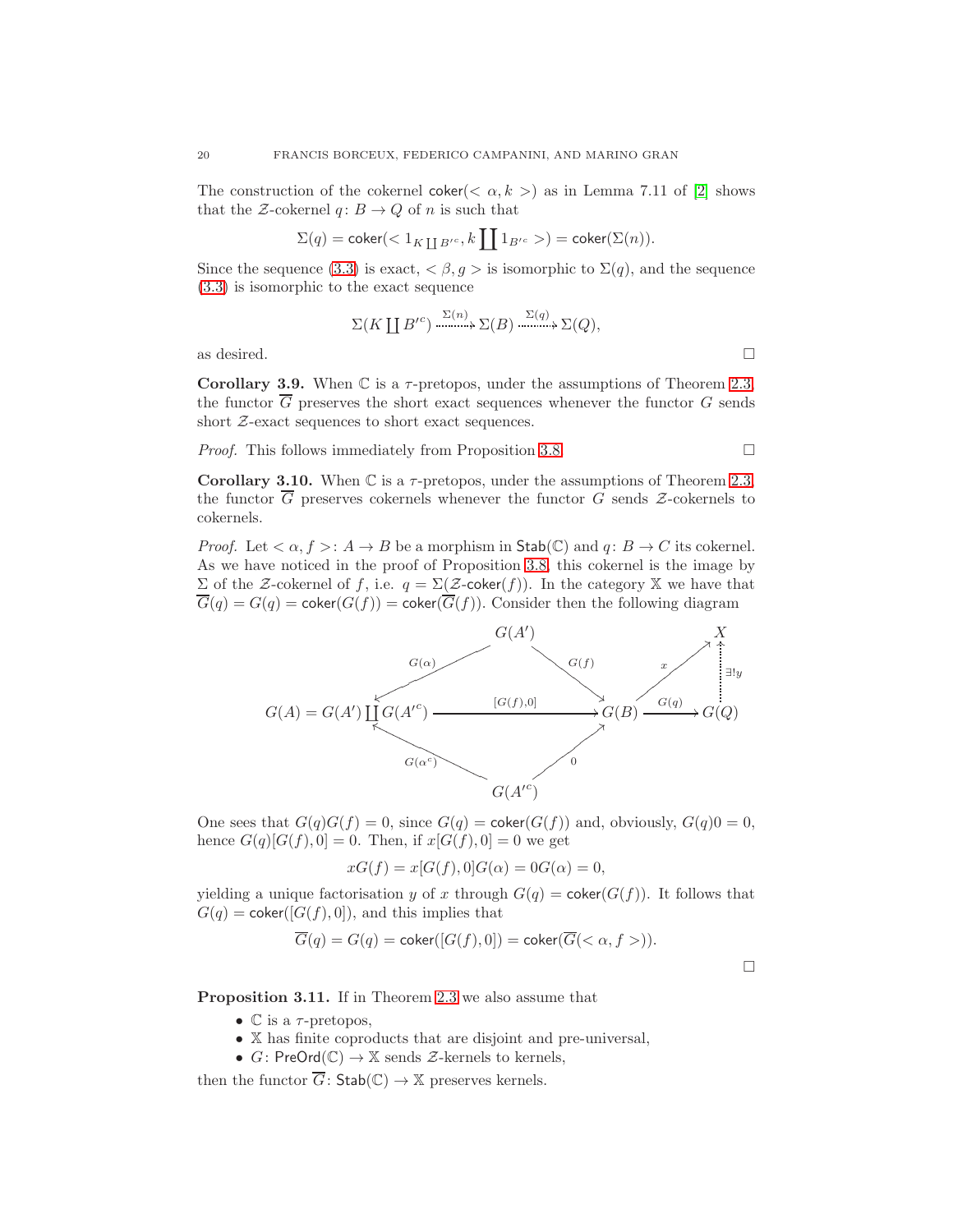*Proof.* Consider a morphism  $\langle \alpha, f \rangle : A \to B$  in  $\text{Stab}(\mathbb{C})$  and its kernel  $k \coprod 1_{A'^c}$ in  $Stab(\mathbb{C})$  as in Proposition [3.6](#page-17-0)



where  $k$  is the  $\mathcal{Z}\text{-}{\rm kernel}$  of  $f$ . From the assumptions it follows that

 $\overline{G}(k) = G(k) = \text{ker}(G(f)) = \text{ker}(\overline{G}(f)),$ 

and one also has

$$
1_{\overline{G}(A'^c)} = \ker(0), \qquad \text{where } 0 \colon \overline{G}(A'^c) \to 0.
$$

From Lemma [3.5](#page-16-0) and Theorem [2.3](#page-10-0) we get the equalities

$$
\overline{G}(k \coprod 1_{A'^c}) = \overline{G}(k) \coprod 1_{\overline{G}(A'^c)} = \ker(\overline{G}(f) \coprod 0) = \ker(\overline{G}(< \alpha, f>)),
$$

hence G preserves the kernel of  $\langle \alpha, f \rangle$ .

$$
\qquad \qquad \Box
$$

Thus, in case of a  $\tau$ -pretopos, we have the following result.

<span id="page-20-4"></span>**Theorem 3.12.** Let  $\mathbb C$  be a  $\tau$ -pretopos. The functor  $\Sigma$ : PreOrd $(\mathbb C) \to$  Stab $(\mathbb C)$  is universal among all finite coproduct preserving torsion theory functors  $G$ : PreOrd( $\mathbb{C}$ )  $\rightarrow \mathbb{X}$ , where X has a torsion theory  $(\mathcal{T}, \mathcal{F})$ , and it has binary coproducts that are disjoint and pre-universal. Consider any finite coproduct preserving torsion theory functor G: PreOrd( $\mathbb{C}$ )  $\to \mathbb{X}$  that sends  $\mathcal{Z}$ -kernels and  $\mathcal{Z}$ -cokernels (then in particular short Z-exact sequences) to kernels, cokernels (and short exact sequences). The functor G then factors uniquely through  $\Sigma$ 



and the induced functor  $\overline{G}$  preserves finite coproducts, is a torsion theory functor that preserves kernels and cokernels (then in particular short exact sequences).

### **REFERENCES**

- <span id="page-20-5"></span>[1] M. Barr, Exact Categories, in: Exact Categories and Categories of Sheaves, in: Lect. Notes Math. 236, Springer (1971) pp. 1–120.
- <span id="page-20-0"></span>[2] F. Borceux, F. Campanini and M. Gran, The stable category of internal preorders in a pretopos I: general theory, J. Pure Applied Algebra 226 (9) (2022) 106997.
- [3] D. Bourn and M. Gran, Torsion theories in homological categories, J. Algebra 305 (2006), 18–47.
- <span id="page-20-6"></span>[4] A. Carboni, S. Lack and R.F.C. Walters, *Introduction to extensive and distributive categories*, J. Pure Appl. Algebra 84 (1993) pp. 145–158.
- <span id="page-20-3"></span>[5] C. Ehresmann, Sur une notion générale de cohomologie, C. R. Acad. Sci. Paris 259 (1964) 2050-2053.
- <span id="page-20-1"></span>[6] A. Facchini and C.A. Finocchiaro, Pretorsion theories, stable category and preordered sets, Ann. Mat. Pura Appl. (4) 199 (2020) no. 3, 1073-1089.
- <span id="page-20-2"></span>[7] A. Facchini, C.A. Finocchiaro and M. Gran, Pretorsion theories in general categories, J. Pure Applied Algebra 225 (2) (2021) 106503.